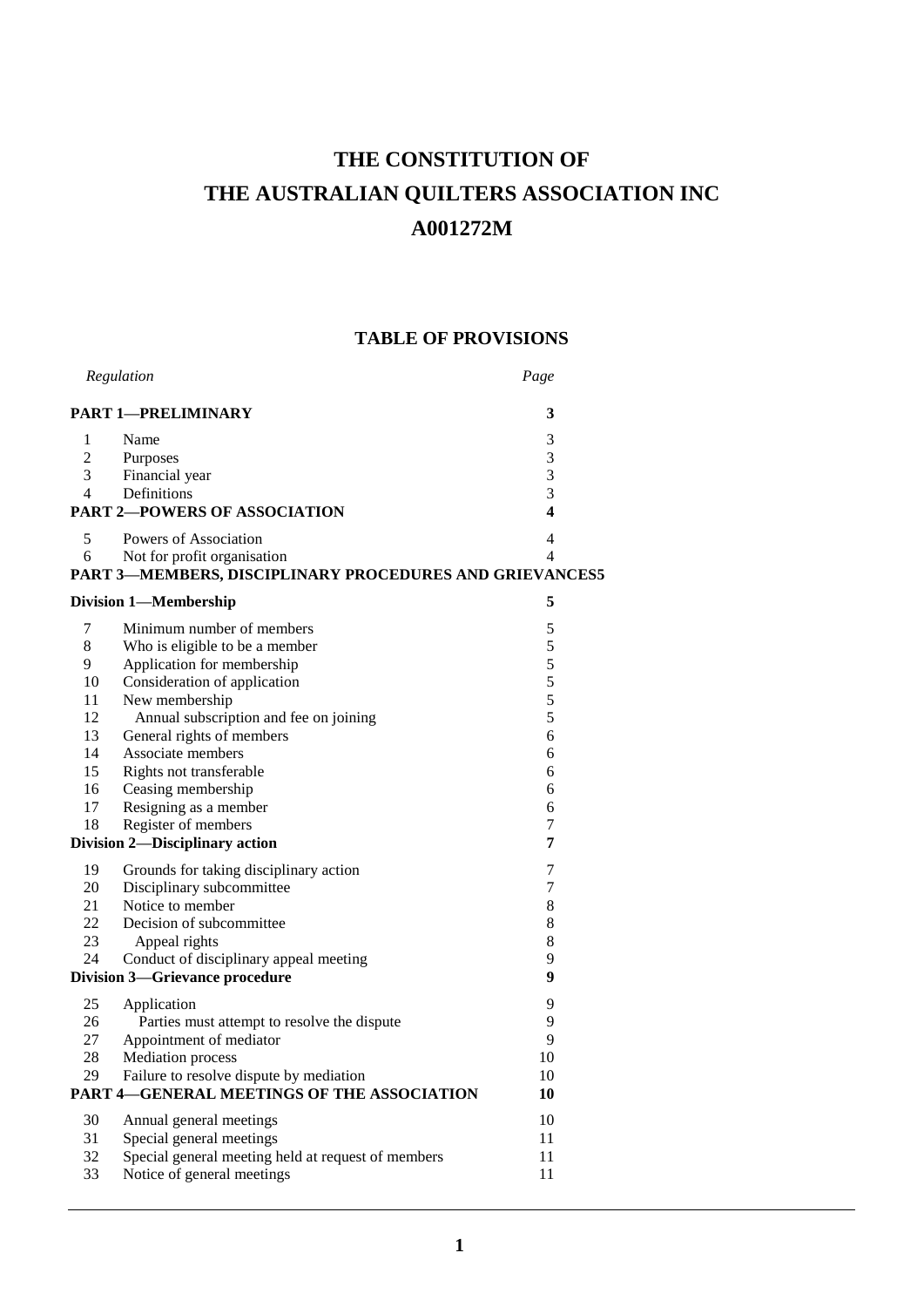| 34                                      | Proxies                                                       | 12 |
|-----------------------------------------|---------------------------------------------------------------|----|
| 35                                      | Use of technology                                             | 12 |
| 36                                      | Quorum at general meetings                                    | 12 |
| 37                                      | Adjournment of general meeting                                | 13 |
| 38                                      | Voting at general meeting                                     | 13 |
| 39                                      | Special resolutions                                           | 14 |
| 40                                      |                                                               | 14 |
|                                         | Determining whether resolution carried                        |    |
| 41                                      | Minutes of general meeting                                    | 14 |
|                                         | <b>PART 5-COMMITTEE</b>                                       | 15 |
| <b>Division 1-Powers of Committee</b>   |                                                               | 15 |
| 42                                      | Role and powers                                               | 15 |
| 43                                      | Delegation                                                    | 15 |
|                                         | Division 2-Composition of Committee and duties of members     | 15 |
|                                         |                                                               |    |
| 44                                      | <b>Composition of Committee</b>                               | 15 |
| 45                                      | <b>General Duties</b>                                         | 15 |
| 46                                      | President and Vice-President                                  | 16 |
| 47                                      | Secretary                                                     | 16 |
| 48                                      | Treasurer                                                     | 16 |
|                                         |                                                               |    |
|                                         | Division 3—Election of Committee members and tenure of office | 17 |
| 49                                      | Who is eligible to be a Committee member                      | 17 |
| 50                                      | Positions to be declared vacant                               | 17 |
| 51                                      | <b>Nominations</b>                                            | 17 |
| 52                                      | Election of President etc.                                    | 17 |
|                                         |                                                               |    |
| 53                                      | Election of ordinary members                                  | 18 |
| 54                                      | Ballot                                                        | 18 |
| 55                                      | Term of office                                                | 19 |
| 56                                      | Vacation of office                                            | 19 |
| 57                                      | Filling casual vacancies                                      | 19 |
| <b>Division 4-Meetings of Committee</b> |                                                               | 20 |
|                                         |                                                               |    |
| 58                                      | Meetings of Committee                                         | 20 |
| 59                                      | Notice of meetings                                            | 20 |
| 60                                      | <b>Urgent</b> meetings                                        | 20 |
| 61                                      | Procedure and order of business                               | 20 |
| 62                                      | Use of technology                                             | 20 |
| 63                                      | Quorum                                                        | 21 |
| 64                                      | Voting                                                        | 21 |
| 65                                      | Conflict of interest                                          | 21 |
|                                         |                                                               |    |
| 66                                      | Minutes of meeting                                            | 21 |
| 67                                      | Leave of absence                                              | 22 |
|                                         | <b>PART 6-FINANCIAL MATTERS</b>                               | 22 |
| 68                                      | Source of funds                                               | 22 |
|                                         | 69 Management of funds                                        | 22 |
| 70                                      | Financial records                                             | 22 |
|                                         |                                                               |    |
| 71                                      | <b>Financial statements</b>                                   | 22 |
|                                         | <b>PART 7-GENERAL MATTERS</b>                                 | 23 |
| 72                                      | Common seal                                                   | 23 |
| 73                                      | Registered address                                            | 23 |
| 74                                      | Notice requirements                                           | 23 |
| 75                                      |                                                               |    |
|                                         | Custody and inspection of books and records                   | 24 |
| 76                                      | Winding up and cancellation                                   | 24 |
| 77                                      | <b>Alteration of Rules</b>                                    | 24 |

═══════════════ 25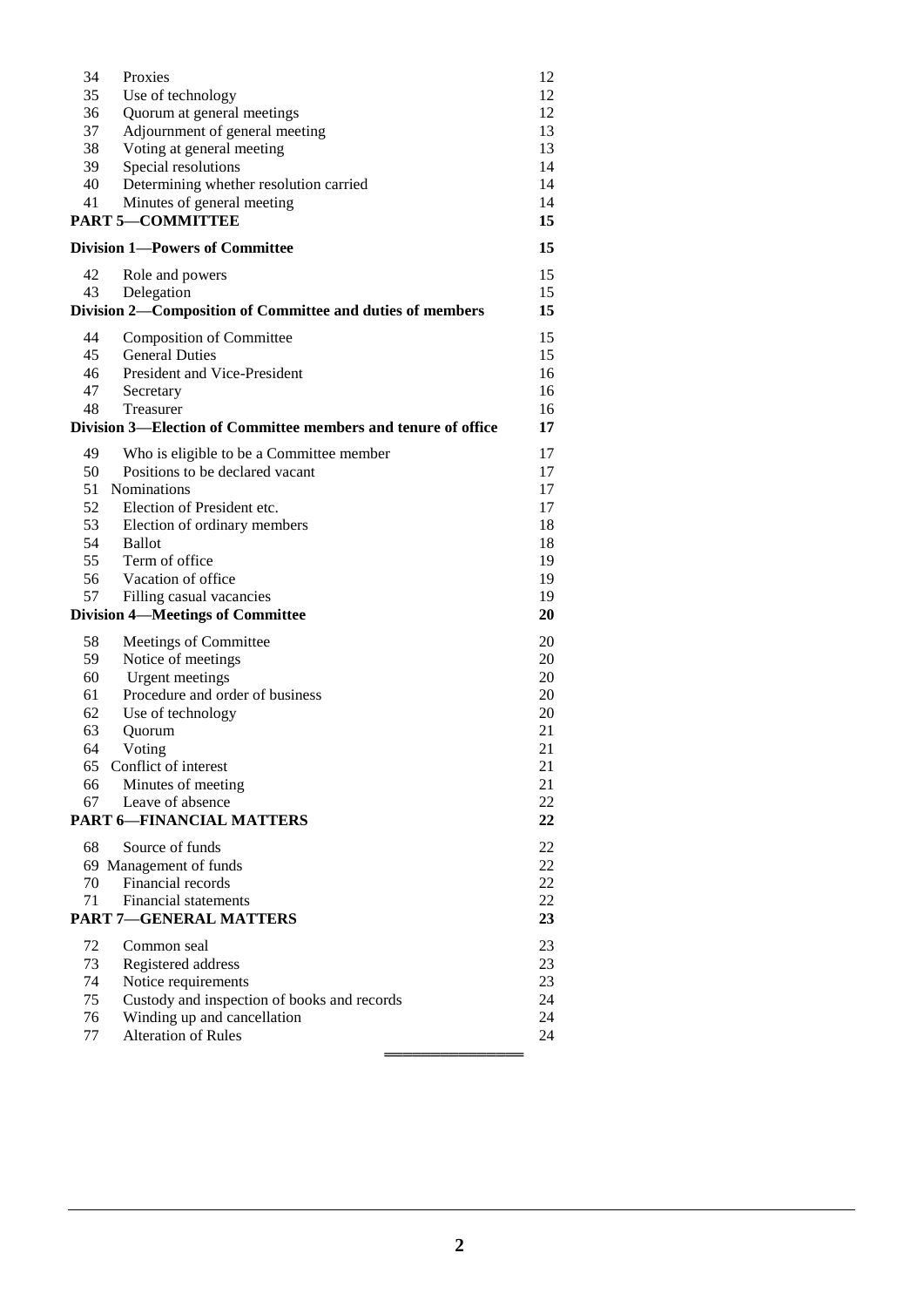#### **Model Rules for an Incorporated Association**

#### **Note**

The persons who from time to time are members of the Association are an incorporated association by the name given in rule 1 of these Rules.

Under section 46 of the **Associations Incorporation Reform Act 2012**, these Rules are taken to constitute the terms of a contract between the Association and its members.

#### **PART 1—PRELIMINARY**

# **1 Name**

The name of the incorporated association is "The Australian Quilters Association Incorporated" A001272M

#### **2 Purposes**

The purposes of the association are—

[a) To promote the appreciation of, and contribute to the knowledge of fine quilts.

- b) To sponsor and support quilting activities
- c) To encourage making, collecting and conservi*ng of quilts.*

d) To encourage the growth of knowledge of quilting technique, patterns and history of quilt making.

e) To promote mutual aid and common interests among members through education, research, technical assistance, consultation and fellowship.

d) To publish and distribute a newsletter about quilting activities among members.

#### **3 Financial year**

The financial year of the Association is each period of 12 months ending on 30 June.

# **4 Definitions**

In these Rules—

- *absolute majority*, of the Committee, means a majority of the committee members currently holding office and entitled to vote at the time (as distinct from a majority of committee members present at a committee meeting);
- *associate member* means a member referred to in rule 14(1);
- *Chairperson*, of a general meeting or committee meeting, means the person chairing the meeting as required under rule 46;
- *Committee* means the Committee having management of the business of the Association;
- *committee meeting* means a meeting of the Committee held in accordance with these Rules;
- *committee member* means a member of the Committee elected or appointed under Division 3 of Part 5;
- *disciplinary appeal meeting* means a meeting of the members of the Association convened under rule 23(3);
- *disciplinary meeting* means a meeting of the Committee convened for the purposes of rule 22;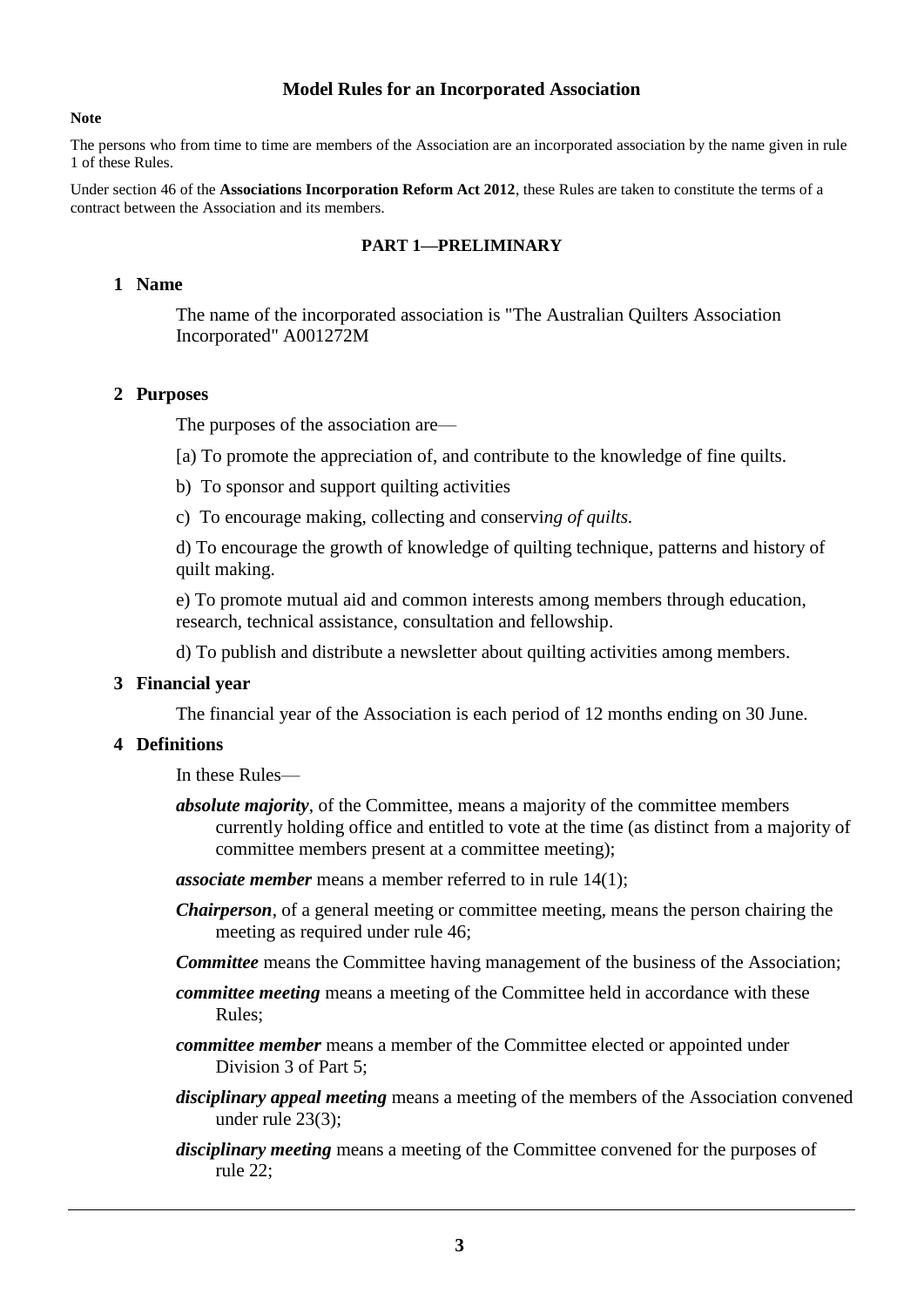*disciplinary subcommittee* means the subcommittee appointed under rule 20;

- *financial year* means the 12-month period specified in rule 3;
- *general meeting* means a general meeting of the members of the Association convened in accordance with Part 4 and includes an annual general meeting, a special general meeting and a disciplinary appeal meeting;
- *member* means a member of the Association;
- *member entitled to vote* means a member who under rule 13(2) is entitled to vote at a general meeting;
- *special resolution* means a resolution that requires not less than three-quarters of the members voting at a general meeting, whether in person or by proxy, to vote in favour of the resolution;
- *the Act* means the **Associations Incorporation Reform Act 2012** and includes any regulations made under that Act;
- *the Registrar* means the Registrar of Incorporated Associations. PART 2—POWERS OF ASSOCIATION

# **5 Powers of Association**

- (1) Subject to the Act, the Association has power to do all things incidental or conducive to achieve its purposes.
- (2) Without limiting sub rule (1), the Association may—
	- (a) acquire, hold and dispose of real or personal property;
	- (b) open and operate accounts with financial institutions;
	- (c) invest its money in any security in which trust monies may lawfully be invested;
	- (d) raise and borrow money on any terms and in any manner as it thinks fit;
	- (e) secure the repayment of money raised or borrowed, or the payment of a debt or liability;
	- (f) appoint agents to transact business on its behalf;
	- (g) enter into any other contract it considers necessary or desirable.
- (3) The Association may only exercise its powers and use its income and assets (including any surplus) for its purposes.

#### **6 Not for profit organisation**

- (1) The Association must not distribute any surplus, income or assets directly or indirectly to its members.
- (2) Sub rule (1) does not prevent the Association from paying a member—
	- (a) reimbursement for expenses properly incurred by the member; or
	- (b) for goods or services provided by the member—

if this is done in good faith on terms no more favourable than if the member was not a member.

#### **Note**

Section 33 of the Act provides that an incorporated association must not secure pecuniary profit for its members. Section 4 of the Act sets out in more detail the circumstances under which an incorporated association is not taken to secure pecuniary profit for its members.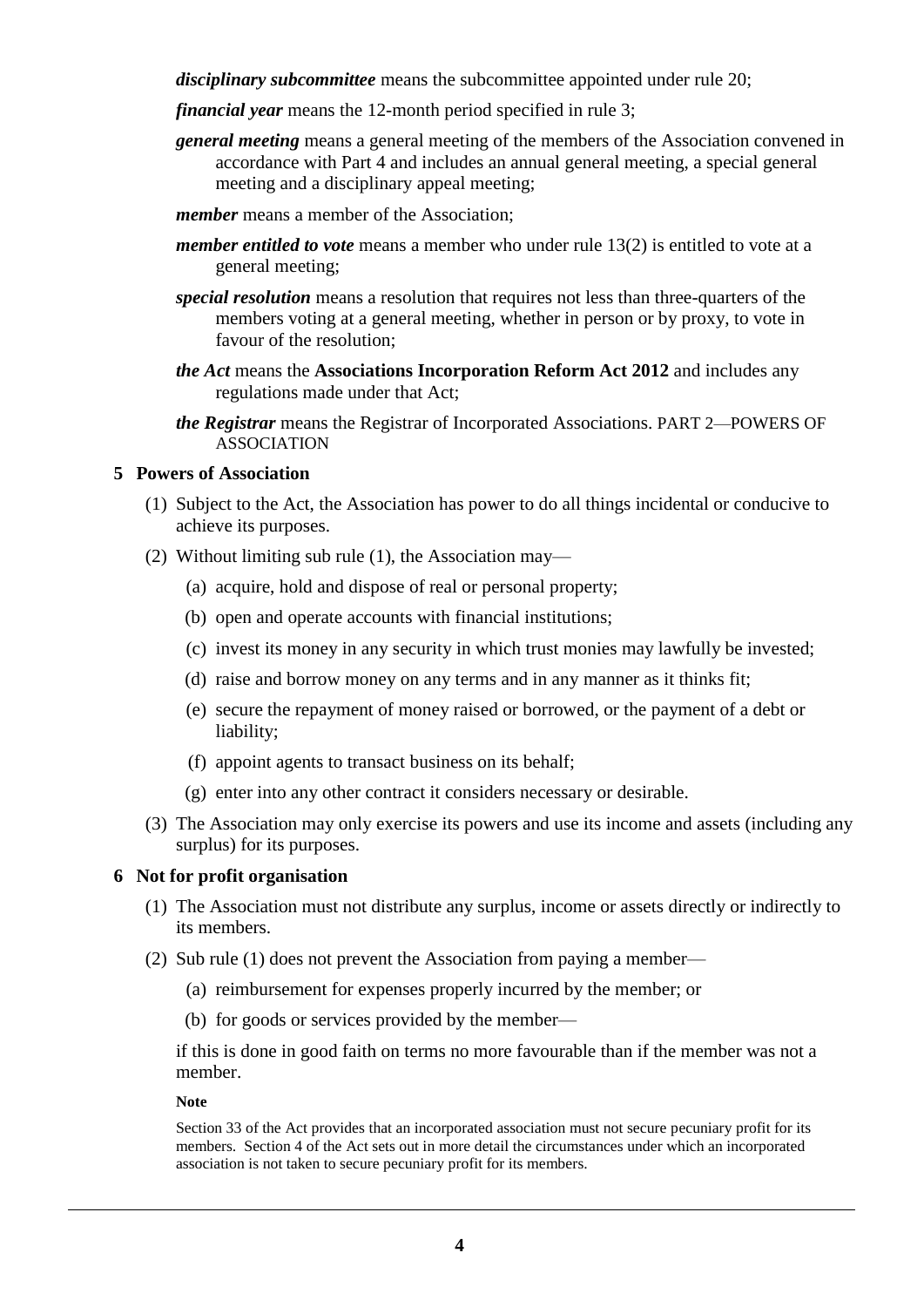# **PART 3—MEMBERS, DISCIPLINARY PROCEDURES AND GRIEVANCES**

# **Division 1—Membership**

#### **7 Minimum number of members**

The Association must have at least 5 members.

#### **8 Who is eligible to be a member**

Any person who supports the purposes of the Association is eligible for membership.

# **9 Application for membership**

- (1) To apply to become a member of the Association, a person must submit a written application to a committee member stating that the person—
	- (a) wishes to become a member of the Association; and
	- (b) supports the purposes of the Association; and
	- (c) agrees to comply with these Rules.
- (2) The application—
	- (a) must be signed by the applicant; and
	- (b) may be accompanied by the joining fee.

**Note**

The joining fee is the fee (if any) determined by the Association under rule 12(3).

#### **10 Consideration of application**

- (1) As soon as practicable after an application for membership is received, the Committee must decide by resolution whether to accept or reject the application.
- (2) The Committee must notify the applicant in writing of its decision as soon as practicable after the decision is made.
- (3) If the Committee rejects the application, it must return any money accompanying the application to the applicant.
- (4) No reason need be given for the rejection of an application.

# **11 New membership**

- (1) If an application for membership is approved by the Committee—
	- (a) the resolution to accept the membership must be recorded in the minutes of the committee meeting; and
	- (b) the Secretary must, as soon as practicable, enter the name and address of the new member, and the date of becoming a member, in the register of members.
- (2) A person becomes a member of the Association and, subject to rule 13(2), is entitled to exercise his or her rights of membership from the date, whichever is the later, on which—
	- (a) the Committee approves the person's membership; or
	- (b) the person pays the joining fee.

#### **12 Annual subscription and fee on joining**

- (1) At each annual general meeting, the Association must determine—
	- (a) the amount of the annual subscription (if any) for the following financial year; and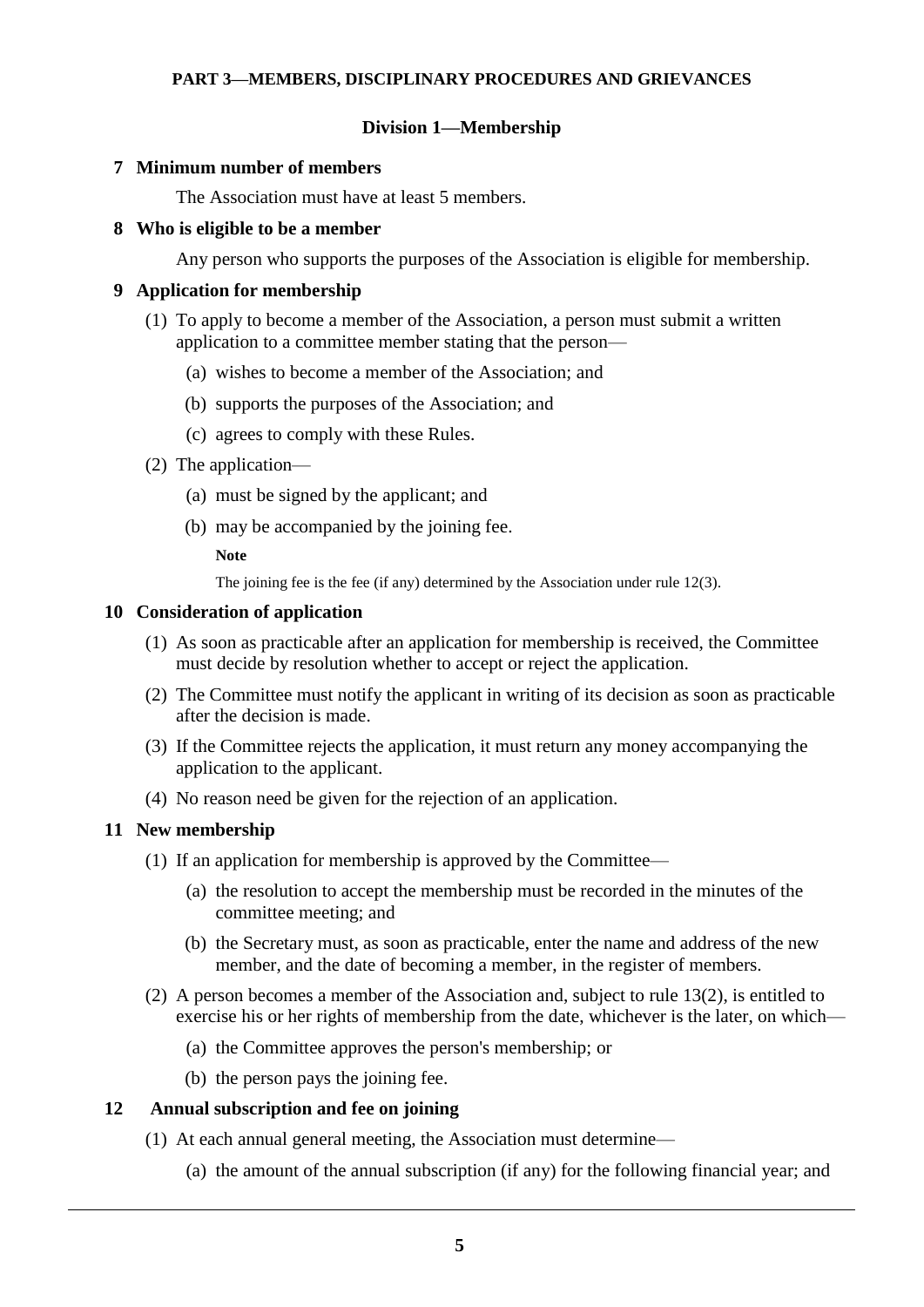- (b) the date for payment of the annual subscription.
- (2) The Association may determine that a lower annual subscription is payable by associate members.
- (3) The Association may determine that any new member who joins after the start of a financial year must, for that financial year, pay a fee equal to—
	- (a) the full annual subscription; or
	- (b) a pro rata annual subscription based on the remaining part of the financial year; or
	- (c) a fixed amount determined from time to time by the Association.
- (4) The rights of a member (including the right to vote) who has not paid the annual subscription by the due date are suspended until the subscription is paid.

# **13 General rights of members**

- (1) A member of the Association who is entitled to vote has the right—
	- (a) to receive notice of general meetings and of proposed special resolutions in the manner and time prescribed by these Rules; and
	- (b) to submit items of business for consideration at a general meeting; and
	- (c) to attend and be heard at general meetings; and
	- (d) to vote at a general meeting; and
	- (e) to have access to the minutes of general meetings and other documents of the Association as provided under rule 75; and
	- (f) to inspect the register of members.
- (2) A member is entitled to vote if—
	- (a) the member is a member other than an associate member; and
	- (b) more than 10 business days have passed since he or she became a member of the Association; and
	- (c) the member's membership rights are not suspended for any reason.

# **14 Associate members**

- (1) Associate members of the Association include—
	- (a) any members under the age of 15 years; and
	- (b) any other category of member as determined by special resolution at a general meeting.
- (2) An associate member must not vote but may have other rights as determined by the Committee or by resolution at a general meeting.

# **15 Rights not transferable**

The rights of a member are not transferable and end when membership ceases.

# **16 Ceasing membership**

- (1) The membership of a person ceases on resignation, expulsion or death.
- (2) If a person ceases to be a member of the Association, the Secretary must, as soon as practicable, enter the date the person ceased to be a member in the register of members.

# **17 Resigning as a member**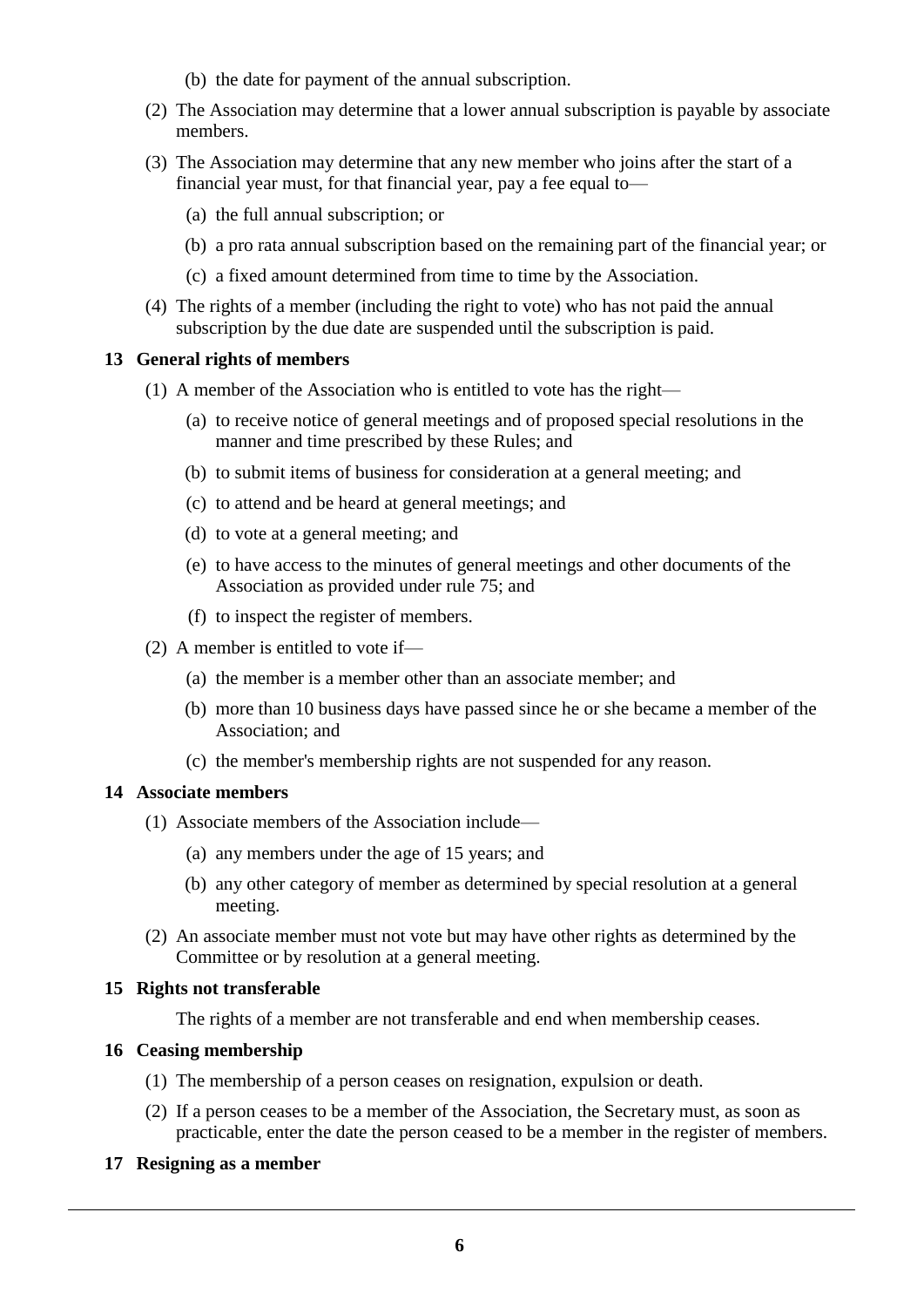(1) A member may resign by notice in writing given to the Association.

#### **Note**

Rule 74(3) sets out how notice may be given to the association. It includes by post or by handing the notice to a member of the committee.

- (2) A member is taken to have resigned if—
	- (a) the member's annual subscription is more than 12 months in arrears; or
	- (b) where no annual subscription is payable—
		- (i) the Secretary has made a written request to the member to confirm that he or she wishes to remain a member; and
		- (ii) the member has not, within 3 months after receiving that request, confirmed in writing that he or she wishes to remain a member.

#### **18 Register of members**

- (1) The Secretary must keep and maintain a register of members that includes—
	- (a) for each current member—
		- (i) the member's name;
		- (ii) the address for notice last given by the member;
		- (iii) the date of becoming a member;
		- (iv) if the member is an associate member, a note to that effect;
		- (v) any other information determined by the Committee; and
	- (b) for each former member, the date of ceasing to be a member.
- (2) Any member may, at a reasonable time and free of charge, inspect the register of members.

#### **Note**

Under section 59 of the Act, access to the personal information of a person recorded in the register of members may be restricted in certain circumstances. Section 58 of the Act provides that it is an offence to make improper use of information about a person obtained from the Register of Members.

# **Division 2—Disciplinary action**

# **19 Grounds for taking disciplinary action**

The Association may take disciplinary action against a member in accordance with this Division if it is determined that the member—

- (a) has failed to comply with these Rules; or
- (b) refuses to support the purposes of the Association; or
- (c) has engaged in conduct prejudicial to the Association.

# **20 Disciplinary subcommittee**

- (1) If the Committee is satisfied that there are sufficient grounds for taking disciplinary action against a member, the Committee must appoint a disciplinary subcommittee to hear the matter and determine what action, if any, to take against the member.
- (2) The members of the disciplinary subcommittee—
	- (a) may be Committee members, members of the Association or anyone else; but
	- (b) must not be biased against, or in favour of, the member concerned.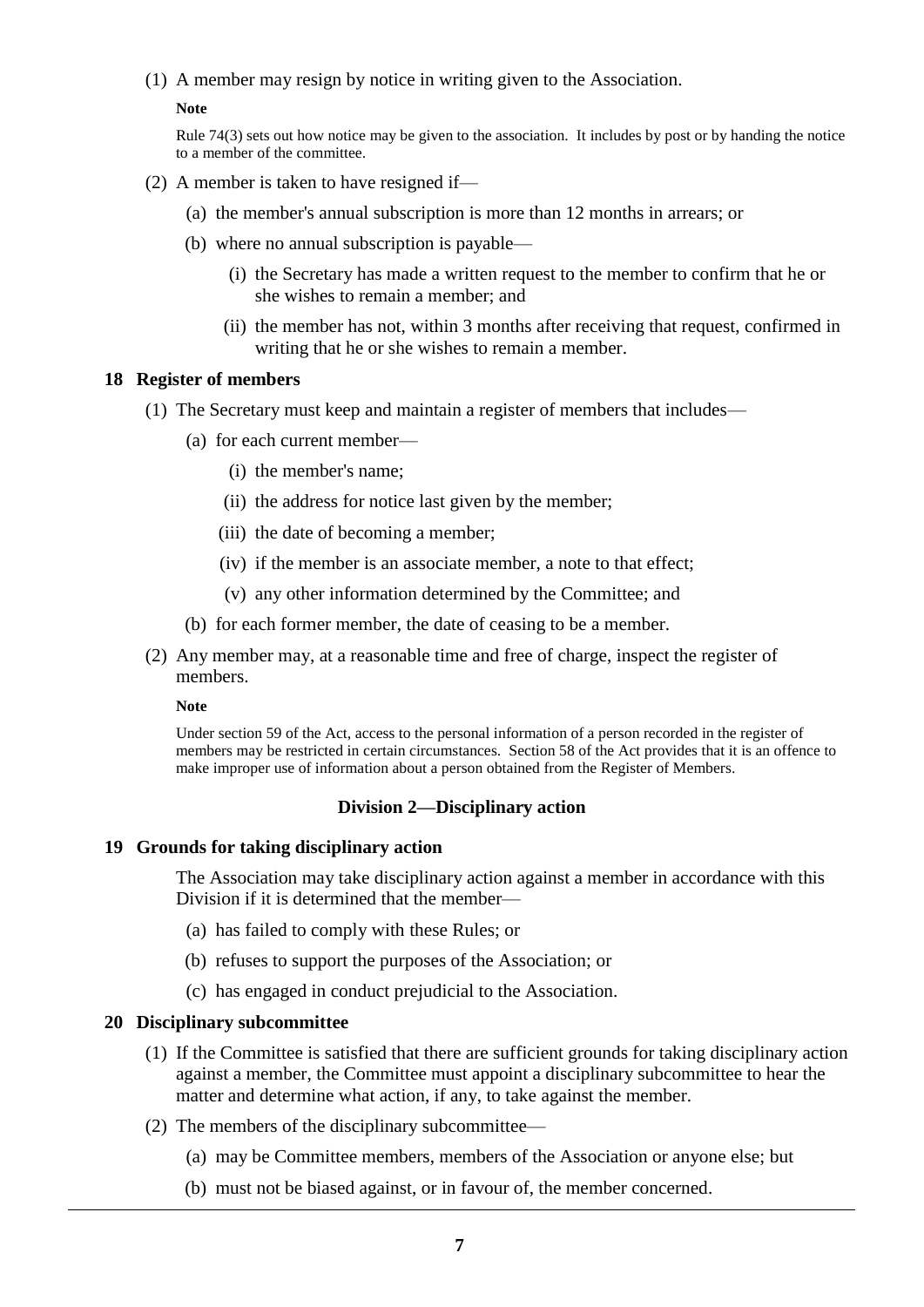# **21 Notice to member**

- (1) Before disciplinary action is taken against a member, the Secretary must give written notice to the member—
	- (a) stating that the Association proposes to take disciplinary action against the member; and
	- (b) stating the grounds for the proposed disciplinary action; and
	- (c) specifying the date, place and time of the meeting at which the disciplinary subcommittee intends to consider the disciplinary action (the *disciplinary meeting*); and
	- (d) advising the member that he or she may do one or both of the following—
		- (i) attend the disciplinary meeting and address the disciplinary subcommittee at that meeting;
		- (ii) give a written statement to the disciplinary subcommittee at any time before the disciplinary meeting; and
	- (e) setting out the member's appeal rights under rule 23.
- (2) The notice must be given no earlier than 28 days, and no later than 14 days, before the disciplinary meeting is held.

# **22 Decision of subcommittee**

- (1) At the disciplinary meeting, the disciplinary subcommittee must—
	- (a) give the member an opportunity to be heard; and
	- (b) consider any written statement submitted by the member.
- (2) After complying with sub rule (1), the disciplinary subcommittee may—
	- (a) take no further action against the member; or
	- (b) subject to sub rule (3)—
		- (i) reprimand the member; or
		- (ii) suspend the membership rights of the member for a specified period; or
		- (iii) expel the member from the Association.
- (3) The disciplinary subcommittee may not fine the member.
- (4) The suspension of membership rights or the expulsion of a member by the disciplinary subcommittee under this rule takes effect immediately after the vote is passed.

# **23 Appeal rights**

- (1) A person whose membership rights have been suspended or who has been expelled from the Association under rule 22 may give notice to the effect that he or she wishes to appeal against the suspension or expulsion.
- (2) The notice must be in writing and given—
	- (a) to the disciplinary subcommittee immediately after the vote to suspend or expel the person is taken; or
	- (b) to the Secretary not later than 48 hours after the vote.
- (3) If a person has given notice under sub rule (2), a disciplinary appeal meeting must be convened by the Committee as soon as practicable, but in any event not later than 21 days, after the notice is received.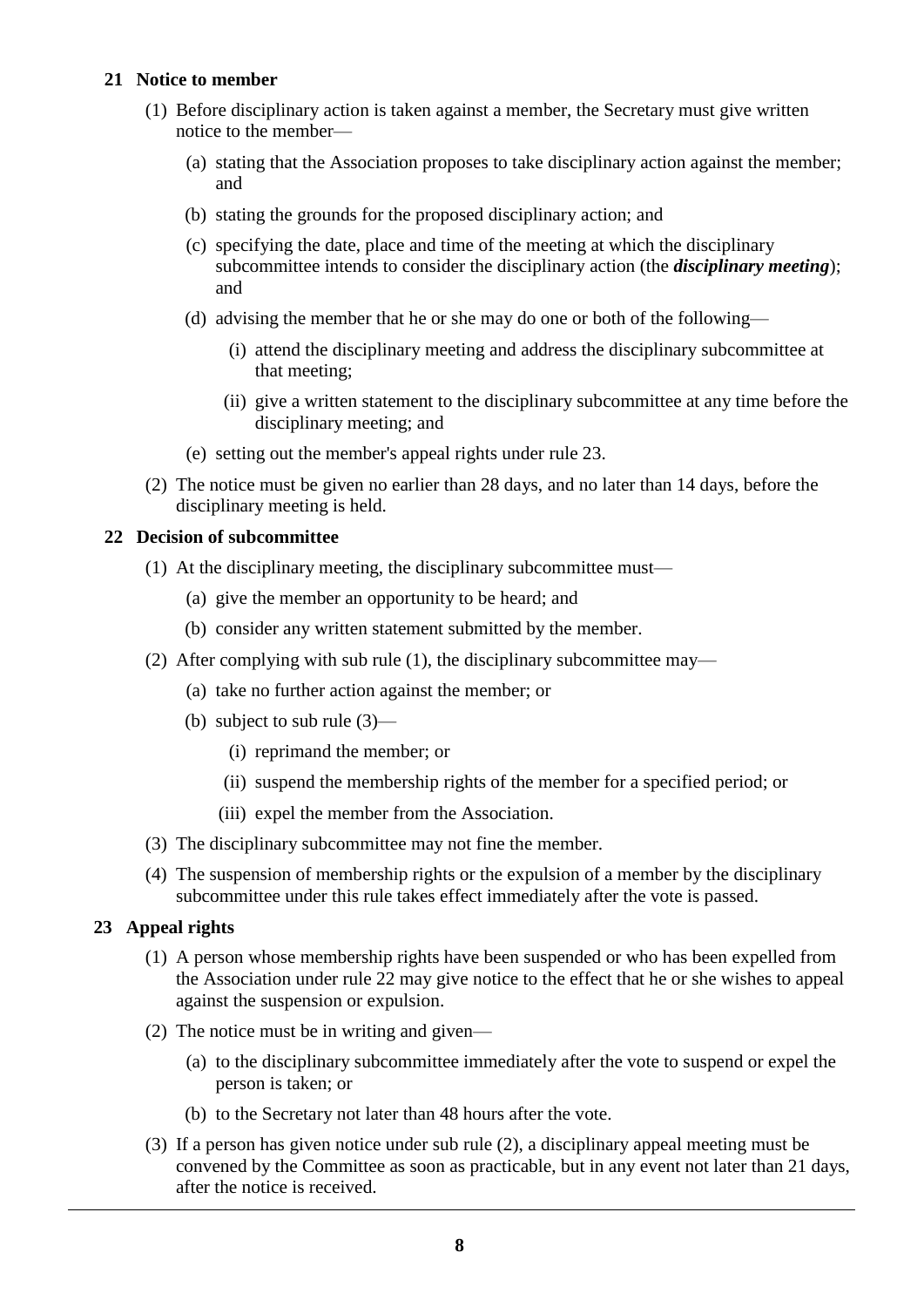- (4) Notice of the disciplinary appeal meeting must be given to each member of the Association who is entitled to vote as soon as practicable and must—
	- (a) specify the date, time and place of the meeting; and
	- (b) state—
		- (i) the name of the person against whom the disciplinary action has been taken; and
		- (ii) the grounds for taking that action; and
		- (iii) that at the disciplinary appeal meeting the members present must vote on whether the decision to suspend or expel the person should be upheld or revoked.

# **24 Conduct of disciplinary appeal meeting**

- (1) At a disciplinary appeal meeting—
	- (a) no business other than the question of the appeal may be conducted; and
	- (b) the Committee must state the grounds for suspending or expelling the member and the reasons for taking that action; and
	- (c) the person whose membership has been suspended or who has been expelled must be given an opportunity to be heard.
- (2) After complying with sub rule (1), the members present and entitled to vote at the meeting must vote by secret ballot on the question of whether the decision to suspend or expel the person should be upheld or revoked.
- (3) A member may not vote by proxy at the meeting.
- (4) The decision is upheld if not less than three quarters of the members voting at the meeting vote in favour of the decision.

# **Division 3—Grievance procedure**

# **25 Application**

- (1) The grievance procedure set out in this Division applies to disputes under these Rules between—
	- (a) a member and another member;
	- (b) a member and the Committee;
	- (c) a member and the Association.
- (2) A member must not initiate a grievance procedure in relation to a matter that is the subject of a disciplinary procedure until the disciplinary procedure has been completed.

# **26 Parties must attempt to resolve the dispute**

The parties to a dispute must attempt to resolve the dispute between themselves within 14 days of the dispute coming to the attention of each party.

# **27 Appointment of mediator**

- (1) If the parties to a dispute are unable to resolve the dispute between themselves within the time required by rule 26, the parties must within 10 days—
	- (a) notify the Committee of the dispute; and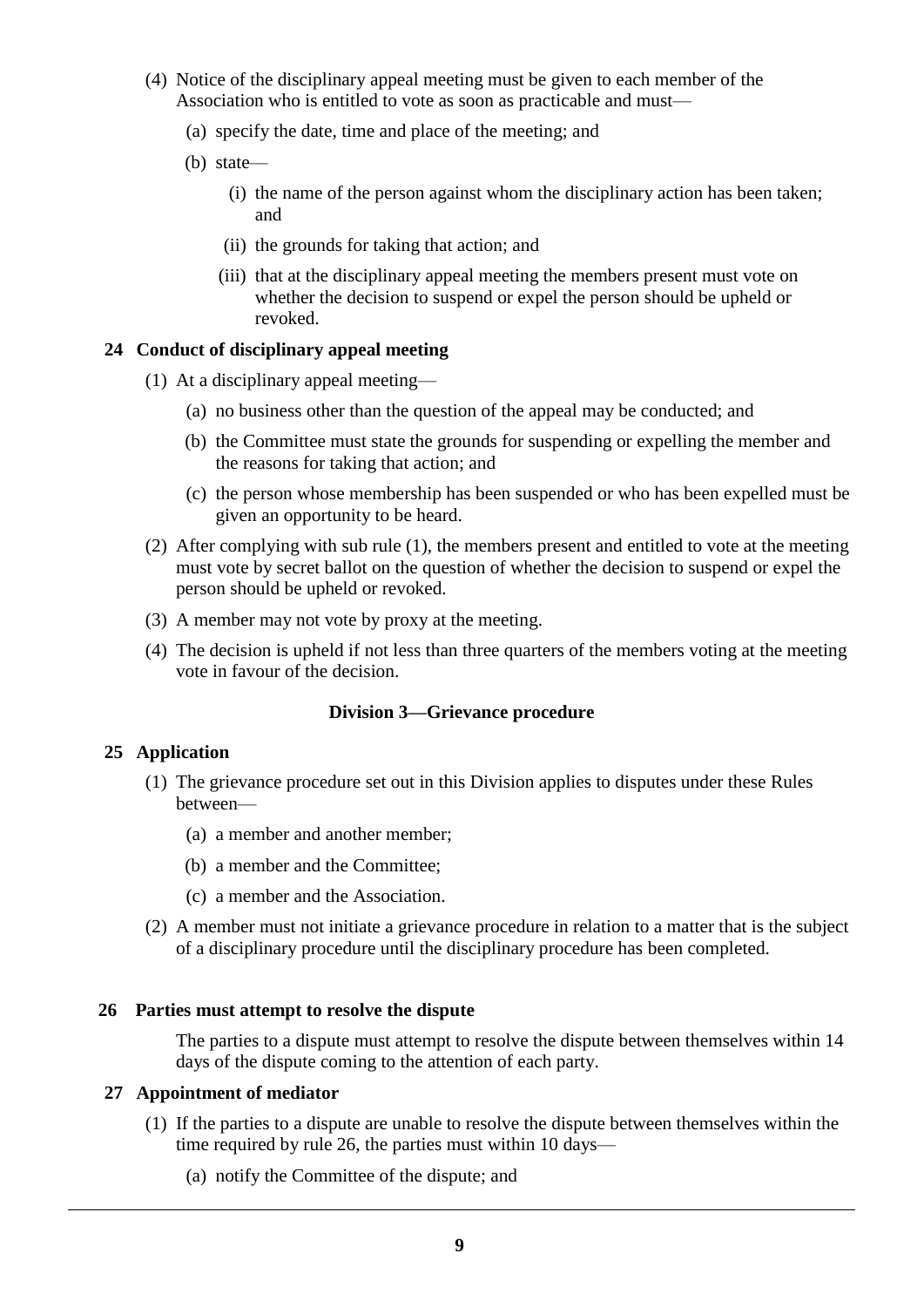- (b) agree to or request the appointment of a mediator; and
- (c) attempt in good faith to settle the dispute by mediation.
- (2) The mediator must be—
	- (a) a person chosen by agreement between the parties; or
	- (b) in the absence of agreement—
		- (i) if the dispute is between a member and another member—a person appointed by the Committee; or
		- (ii) if the dispute is between a member and the Committee or the Association a person appointed or employed by the Dispute Settlement Centre of Victoria.
- (3) A mediator appointed by the Committee may be a member or former member of the Association but in any case, must not be a person who—
	- (a) has a personal interest in the dispute; or
	- (b) is biased in favour of or against any party.

# **28 Mediation process**

- (1) The mediator to the dispute, in conducting the mediation, must—
	- (a) give each party every opportunity to be heard; and
	- (b) allow due consideration by all parties of any written statement submitted by any party; and
	- (c) ensure that natural justice is accorded to the parties throughout the mediation process.
- (2) The mediator must not determine the dispute.

# **29 Failure to resolve dispute by mediation**

If the mediation process does not resolve the dispute, the parties may seek to resolve the dispute in accordance with the Act or otherwise at law.

# **PART 4—GENERAL MEETINGS OF THE ASSOCIATION**

# **30 Annual general meetings**

- (1) The Committee must convene an annual general meeting of the Association to be held within 5 months after the end of each financial year.
- (2) Despite sub rule (1), the Association may hold its first annual general meeting at any time within 18 months after its incorporation.
- (3) The Committee may determine the date, time and place of the annual general meeting.
- (4) The ordinary business of the annual general meeting is as follows—
	- (a) to confirm the minutes of the previous annual general meeting and of any special general meeting held since then;
	- (b) to receive and consider—
		- (i) the annual report of the Committee on the activities of the Association during the preceding financial year; and
		- (ii) the financial statements of the Association for the preceding financial year submitted by the Committee in accordance with Part 7 of the Act;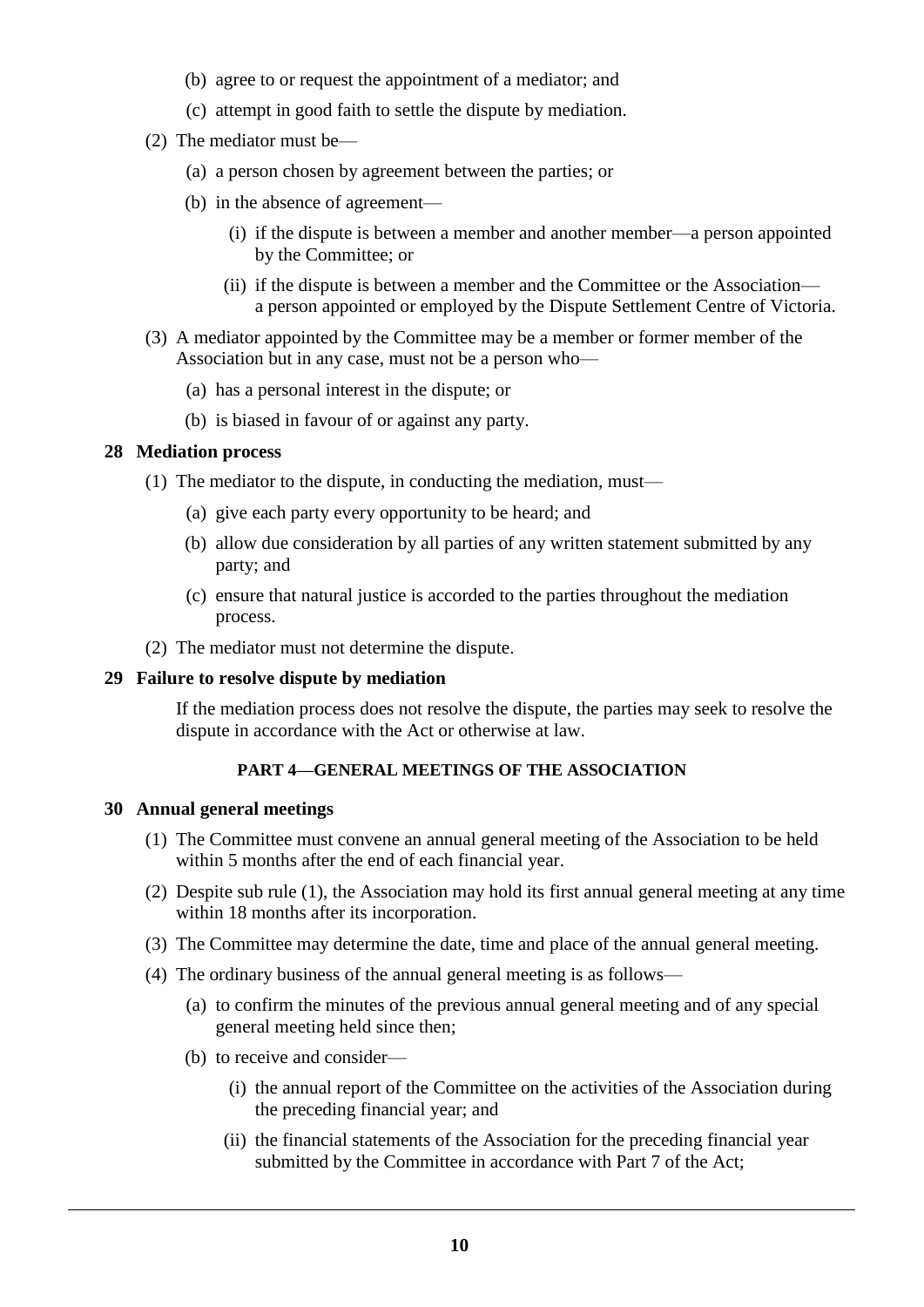- (c) to elect the members of the Committee;
- (d) to confirm or vary the amounts (if any) of the annual subscription and joining fee.
- (5) The annual general meeting may also conduct any other business of which notice has been given in accordance with these Rules.

# **31 Special general meetings**

- (1) Any general meeting of the Association, other than an annual general meeting or a disciplinary appeal meeting, is a special general meeting.
- (2) The Committee may convene a special general meeting whenever it thinks fit.
- (3) No business other than that set out in the notice under rule 33 may be conducted at the meeting.

**Note**

General business may be considered at the meeting if it is included as an item for consideration in the notice under rule 33 and the majority of members at the meeting agree.

#### **32 Special general meeting held at request of members**

- (1) The Committee must convene a special general meeting if a request to do so is made in accordance with sub rule (2) by at least 10% of the total number of members.
- (2) A request for a special general meeting must—
	- (a) be in writing; and
	- (b) state the business to be considered at the meeting and any resolutions to be proposed; and
	- (c) include the names and signatures of the members requesting the meeting; and
	- (d) be given to the Secretary.
- (3) If the Committee does not convene a special general meeting within one month after the date on which the request is made, the members making the request (or any of them) may convene the special general meeting.
- (4) A special general meeting convened by members under sub rule (3)—
	- (a) must be held within 3 months after the date on which the original request was made; and
	- (b) may only consider the business stated in that request.
- (5) The Association must reimburse all reasonable expenses incurred by the members convening a special general meeting under sub rule (3).

# **33 Notice of general meetings**

- (1) The Secretary (or, in the case of a special general meeting convened under rule 32(3), the members convening the meeting) must give to each member of the Association—
	- (a) at least 21 days' notice of a general meeting if a special resolution is to be proposed at the meeting; or
	- (b) at least 14 days' notice of a general meeting in any other case.
- (2) The notice must—
	- (a) specify the date, time and place of the meeting; and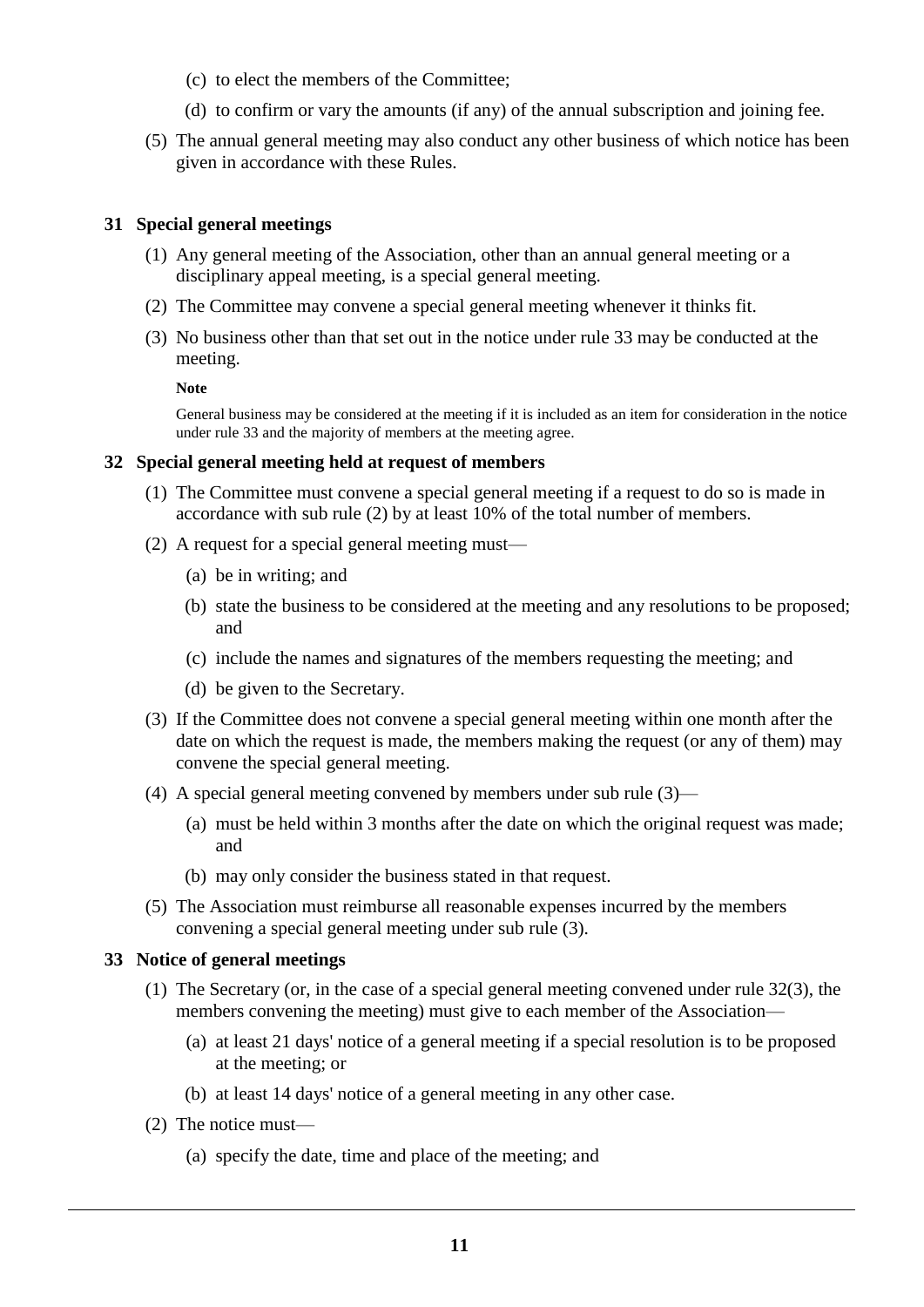- (b) indicate the general nature of each item of business to be considered at the meeting; and
- (c) if a special resolution is to be proposed—
	- (i) state in full the proposed resolution; and
	- (ii) state the intention to propose the resolution as a special resolution; and
- (d) comply with rule 34(5).
- (3) This rule does not apply to a disciplinary appeal meeting.

# **Note**

Rule 23(4) sets out the requirements for notice of a disciplinary appeal meeting.

# **34 Proxies**

- (1) A member may appoint another member as his or her proxy to vote and speak on his or her behalf at a general meeting other than at a disciplinary appeal meeting.
- (2) The appointment of a proxy must be in writing and signed by the member making the appointment.
- (3) The member appointing the proxy may give specific directions as to how the proxy is to vote on his or her behalf, otherwise the proxy may vote on behalf of the member in any matter as he or she sees fit.
- (4) If the Committee has approved a form for the appointment of a proxy, the member may use any other form that clearly identifies the person appointed as the member's proxy and that has been signed by the member.
- (5) Notice of a general meeting given to a member under rule 33 must—
	- (a) state that the member may appoint another member as a proxy for the meeting; and
	- (b) include a copy of any form that the Committee has approved for the appointment of a proxy.
- (6) A form appointing a proxy must be given to the Chairperson of the meeting before or at the commencement of the meeting.
- (7) A form appointing a proxy sent by post or electronically is of no effect unless it is received by the Association no later than 24 hours before the commencement of the meeting.

# **35 Use of technology**

- (1) A member not physically present at a general meeting may be permitted to participate in the meeting by the use of technology that allows that member and the members present at the meeting to clearly and simultaneously communicate with each other.
- (2) For the purposes of this Part, a member participating in a general meeting as permitted under sub rule (1) is taken to be present at the meeting and, if the member votes at the meeting, is taken to have voted in person.

# **36 Quorum at general meetings**

- (1) No business may be conducted at a general meeting unless a quorum of members is present.
- (2) The quorum for a general meeting is the presence (physically, by proxy or as allowed under rule 35) of 10% of the members entitled to vote.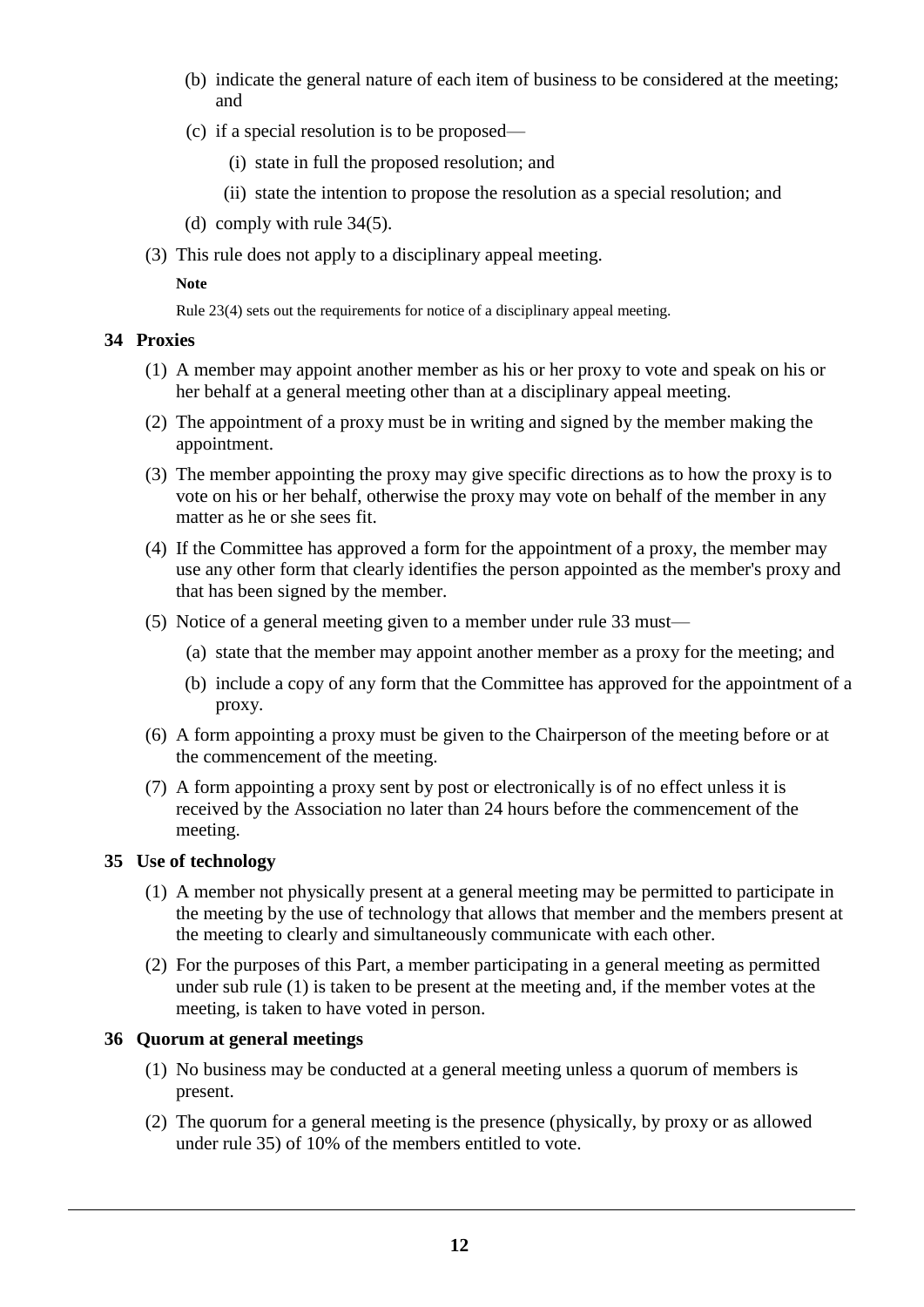- (3) If a quorum is not present within 30 minutes after the notified commencement time of a general meeting—
	- (a) in the case of a meeting convened by, or at the request of, members under rule 32 the meeting must be dissolved;

**Note**

If a meeting convened by, or at the request of, members is dissolved under this sub rule, the business that was to have been considered at the meeting is taken to have been dealt with. If members wish to have the business reconsidered at another special meeting, the members must make a new request under rule 32.

- (b) in any other case—
	- (i) the meeting must be adjourned to a date not more than 21 days after the adjournment; and
	- (ii) notice of the date, time and place to which the meeting is adjourned must be given at the meeting and confirmed by written notice given to all members as soon as practicable after the meeting.
- (4) If a quorum is not present within 30 minutes after the time to which a general meeting has been adjourned under subrule (3)(b), the members present at the meeting (if not fewer than 3) may proceed with the business of the meeting as if a quorum were present.

# **37 Adjournment of general meeting**

- (1) The Chairperson of a general meeting at which a quorum is present may, with the consent of a majority of members present at the meeting, adjourn the meeting to another time at the same place or at another place.
- (2) Without limiting sub rule (1), a meeting may be adjourned—
	- (a) if there is insufficient time to deal with the business at hand; or
	- (b) to give the members more time to consider an item of business.

#### **Example**

The members may wish to have more time to examine the financial statements submitted by the Committee at an annual general meeting.

- (3) No business may be conducted on the resumption of an adjourned meeting other than the business that remained unfinished when the meeting was adjourned.
- (4) Notice of the adjournment of a meeting under this rule is not required unless the meeting is adjourned for 14 days or more, in which case notice of the meeting must be given in accordance with rule 33.

# **38 Voting at general meeting**

- (1) On any question arising at a general meeting—
	- (a) subject to sub rule (3), each member who is entitled to vote has one vote; and
	- (b) members may vote personally or by proxy; and
	- (c) except in the case of a special resolution, the question must be decided on a majority of votes.
- (2) If votes are divided equally on a question, the Chairperson of the meeting has a second or casting vote.
- (3) If the question is whether or not to confirm the minutes of a previous meeting, only members who were present at that meeting may vote.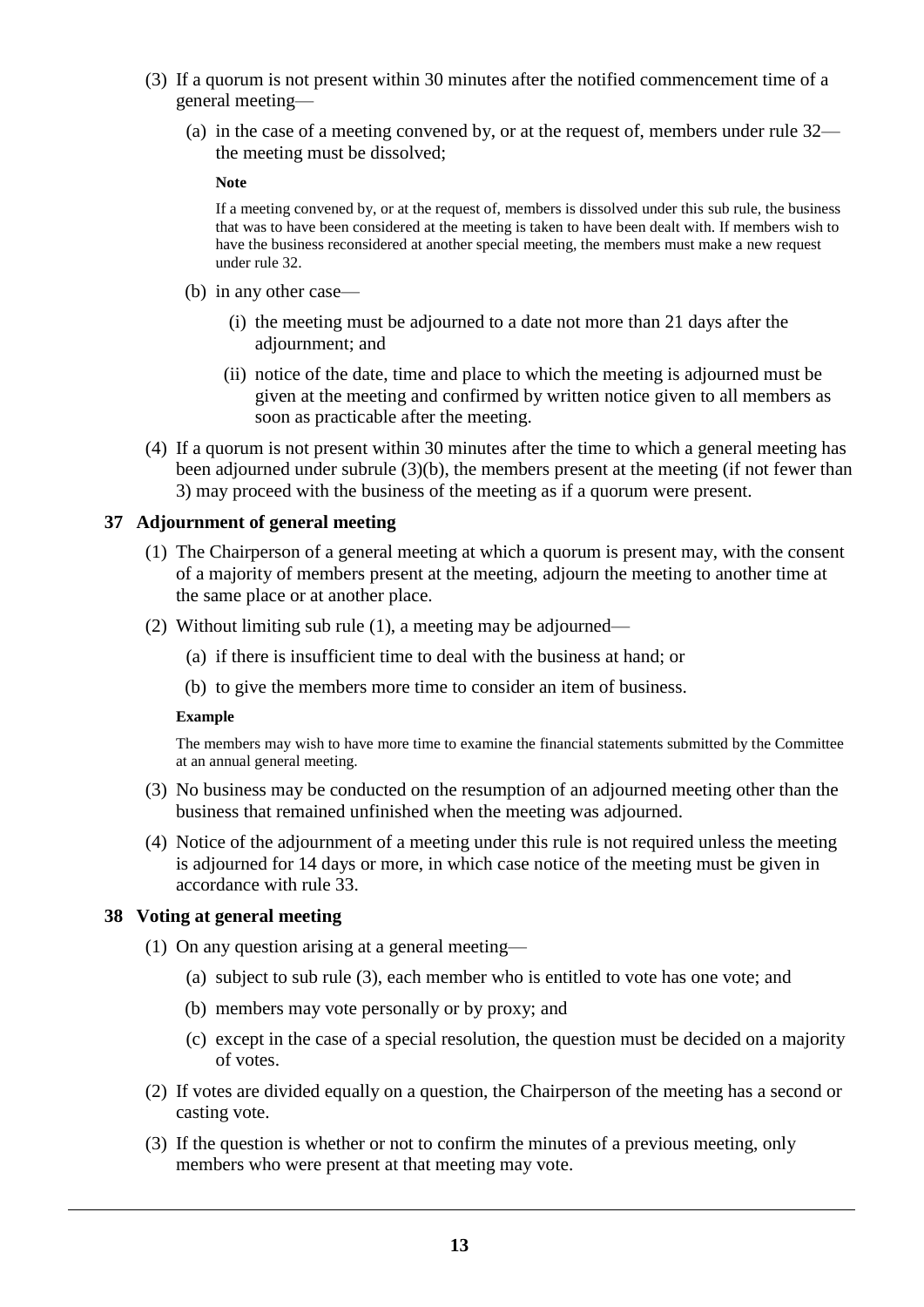(4) This rule does not apply to a vote at a disciplinary appeal meeting conducted under rule 24.

# **39 Special resolutions**

A special resolution is passed if not less than three quarters of the members voting at a general meeting (whether in person or by proxy) vote in favour of the resolution.

#### **Note**

In addition to certain matters specified in the Act, a special resolution is required—

- (a) to remove a committee member from office;
- (b) to alter these Rules, including changing the name or any of the purposes of the Association.

# **40 Determining whether resolution carried**

- (1) Subject to subsection (2), the Chairperson of a general meeting may, on the basis of a show of hands, declare that a resolution has been—
	- (a) carried; or
	- (b) carried unanimously; or
	- (c) carried by a particular majority; or
	- (d) lost—

and an entry to that effect in the minutes of the meeting is conclusive proof of that fact.

- (2) If a poll (where votes are cast in writing) is demanded by three or more members on any question—
	- (a) the poll must be taken at the meeting in the manner determined by the Chairperson of the meeting; and
	- (b) the Chairperson must declare the result of the resolution on the basis of the poll.
- (3) A poll demanded on the election of the Chairperson or on a question of an adjournment must be taken immediately.
- (4) A poll demanded on any other question must be taken before the close of the meeting at a time determined by the Chairperson.

# **41 Minutes of general meeting**

- (1) The Committee must ensure that minutes are taken and kept of each general meeting.
- (2) The minutes must record the business considered at the meeting, any resolution on which a vote is taken and the result of the vote.
- (3) In addition, the minutes of each annual general meeting must include—
	- (a) the names of the members attending the meeting; and
	- (b) proxy forms given to the Chairperson of the meeting under rule 34(6); and
	- (c) the financial statements submitted to the members in accordance with rule  $30(4)(b)(ii)$ ; and
	- (d) the certificate signed by two committee members certifying that the financial statements give a true and fair view of the financial position and performance of the Association; and
	- (e) any audited accounts and auditor's report or report of a review accompanying the financial statements that are required under the Act.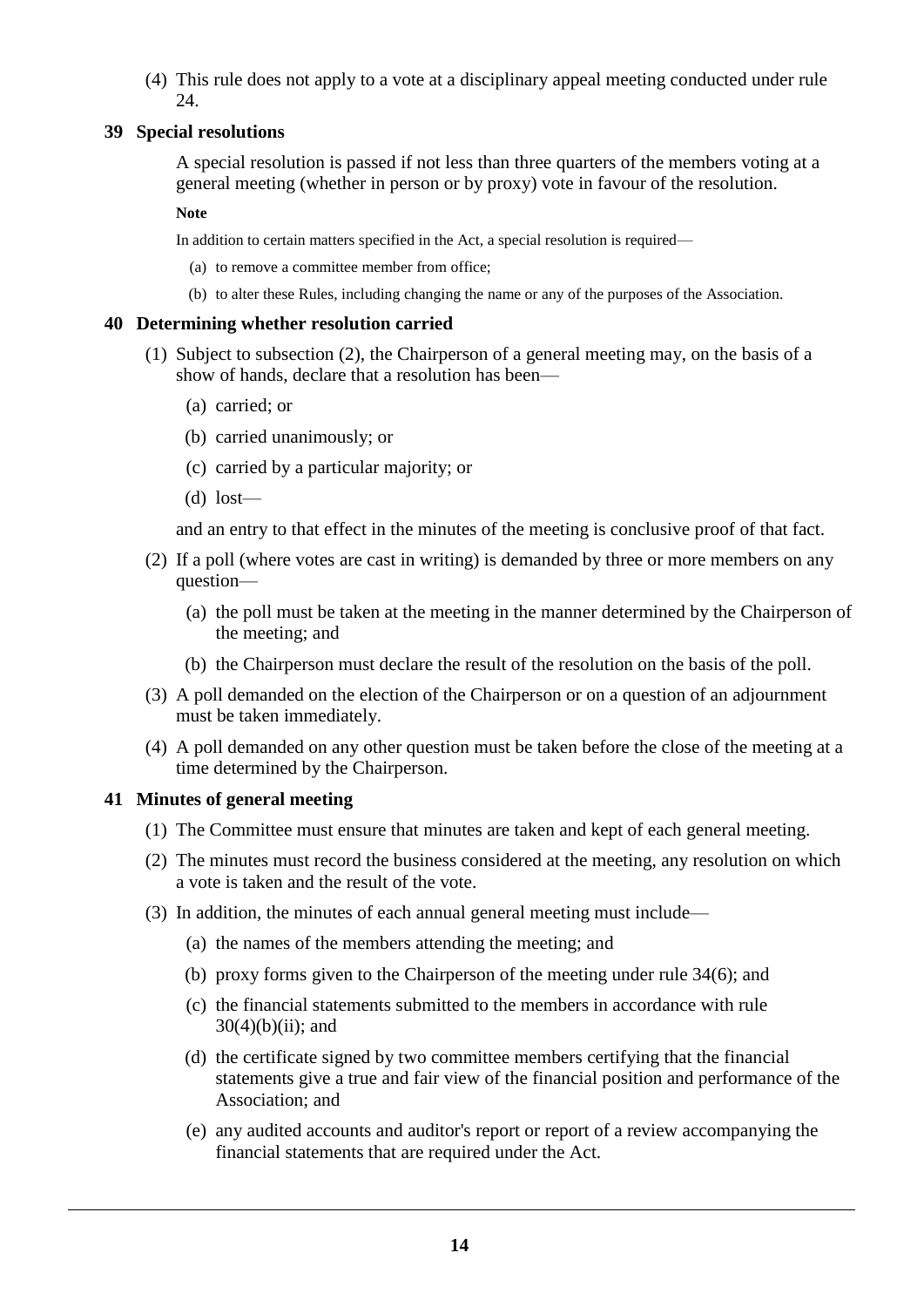# **PART 5—COMMITTEE**

# **Division 1—Powers of Committee**

# **42 Role and powers**

- (1) The business of the Association must be managed by or under the direction of a Committee.
- (2) The Committee may exercise all the powers of the Association except those powers that these Rules or the Act require to be exercised by general meetings of the members of the Association.
- (3) The Committee may—
	- (a) appoint and remove staff;
	- (b) establish subcommittees consisting of members with terms of reference it considers appropriate.

# **43 Delegation**

- (1) The Committee may delegate to a member of the Committee, a subcommittee or staff, any of its powers and functions other than—
	- (a) this power of delegation; or
	- (b) a duty imposed on the Committee by the Act or any other law.
- (2) The delegation must be in writing and may be subject to the conditions and limitations the Committee considers appropriate.
- (3) The Committee may, in writing, revoke a delegation wholly or in part.

# **Division 2—Composition of Committee and duties of members**

# **44 Composition of Committee**

The Committee consists of—

- (a) a President; and
- (b) a Vice-President; and
- (c) a Secretary; and
- (d) a Treasurer; and
- (e) 7 ordinary members (if any) elected under rule 53.

# **45 General Duties**

- (1) As soon as practicable after being elected or appointed to the Committee, each committee member must become familiar with these Rules and the Act.
- (2) The Committee is collectively responsible for ensuring that the Association complies with the Act and that individual members of the Committee comply with these Rules.
- (3) Committee members must exercise their powers and discharge their duties with reasonable care and diligence.
- (4) Committee members must exercise their powers and discharge their duties—
	- (a) in good faith in the best interests of the Association; and
	- (b) for a proper purpose.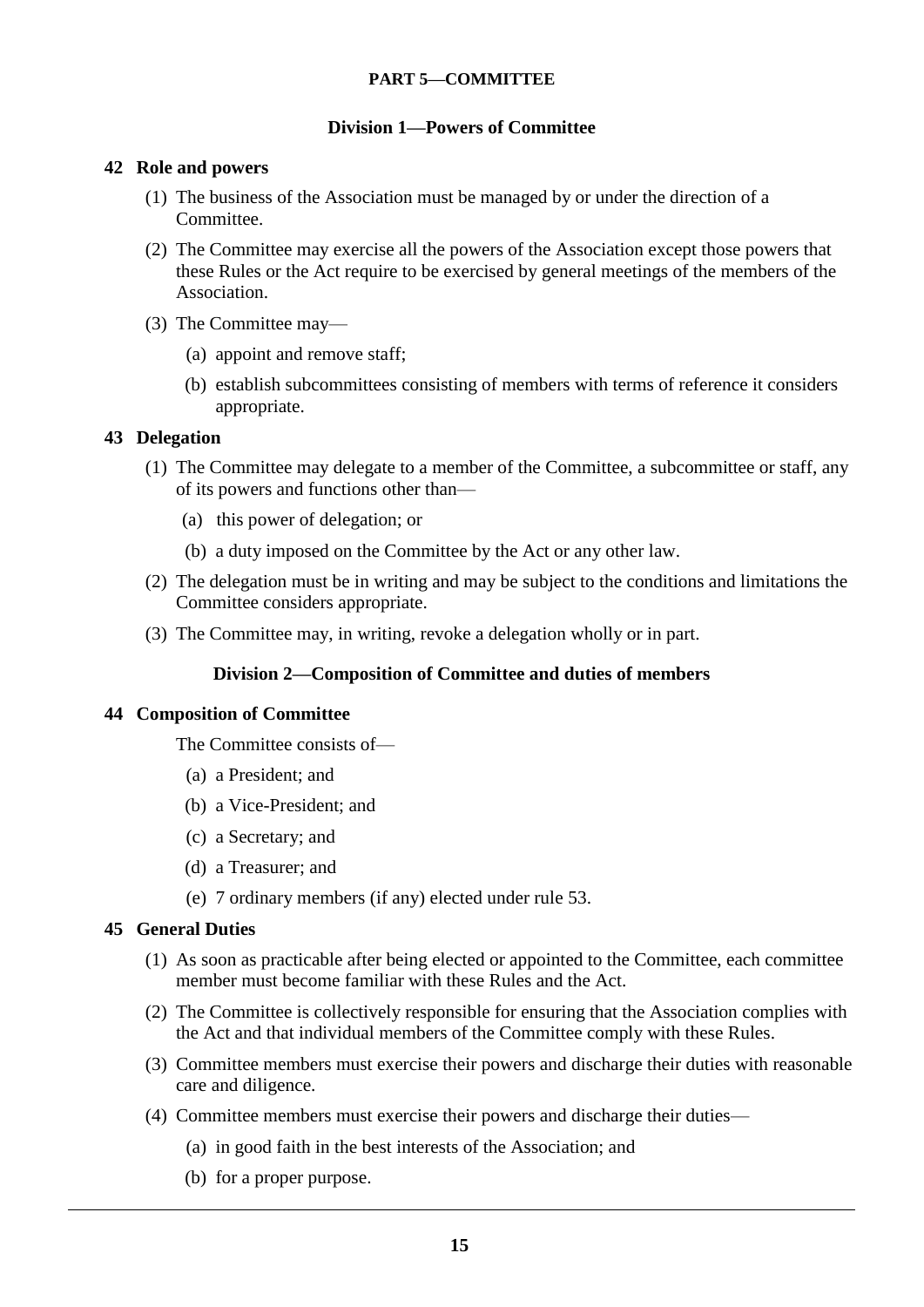- (5) Committee members and former committee members must not make improper use of—
	- (a) their position; or
	- (b) information acquired by virtue of holding their position—

so as to gain an advantage for themselves or any other person or to cause detriment to the Association.

**Note**

See also Division 3 of Part 6 of the Act which sets out the general duties of the office holders of an incorporated association.

(6) In addition to any duties imposed by these Rules, a committee member must perform any other duties imposed from time to time by resolution at a general meeting.

#### **46 President and Vice-President**

- (1) Subject to sub rule (2), the President or, in the President's absence, the Vice-President is the Chairperson for any general meetings and for any committee meetings.
- (2) If the President and the Vice-President are both absent, or are unable to preside, the Chairperson of the meeting must be—
	- (a) in the case of a general meeting—a member elected by the other members present; or
	- (b) in the case of a committee meeting—a committee member elected by the other committee members present.

# **47 Secretary**

(1) The Secretary must perform any duty or function required under the Act to be performed by the secretary of an incorporated association.

#### **Example**

Under the Act, the secretary of an incorporated association is responsible for lodging documents of the association with the Registrar.

- (2) The Secretary must—
	- (a) maintain the register of members in accordance with rule 18; and
	- (b) keep custody of the common seal (if any) of the Association and, except for the financial records referred to in rule 70(3), all books, documents and securities of the Association in accordance with rules 72 and 75; and
	- (c) subject to the Act and these Rules, provide members with access to the register of members, the minutes of general meetings and other books and documents; and
	- (d) perform any other duty or function imposed on the Secretary by these Rules.
- (3) The Secretary must give to the Registrar notice of his or her appointment within 14 days after the appointment.

# **48 Treasurer**

- (1) The Treasurer must—
	- (a) receive all moneys paid to or received by the Association and issue receipts for those moneys in the name of the Association; and
	- (b) ensure that all moneys received are paid into the account of the Association within 5 working days after receipt; and
	- (c) make any payments authorised by the Committee or by a general meeting of the Association from the Association's funds; and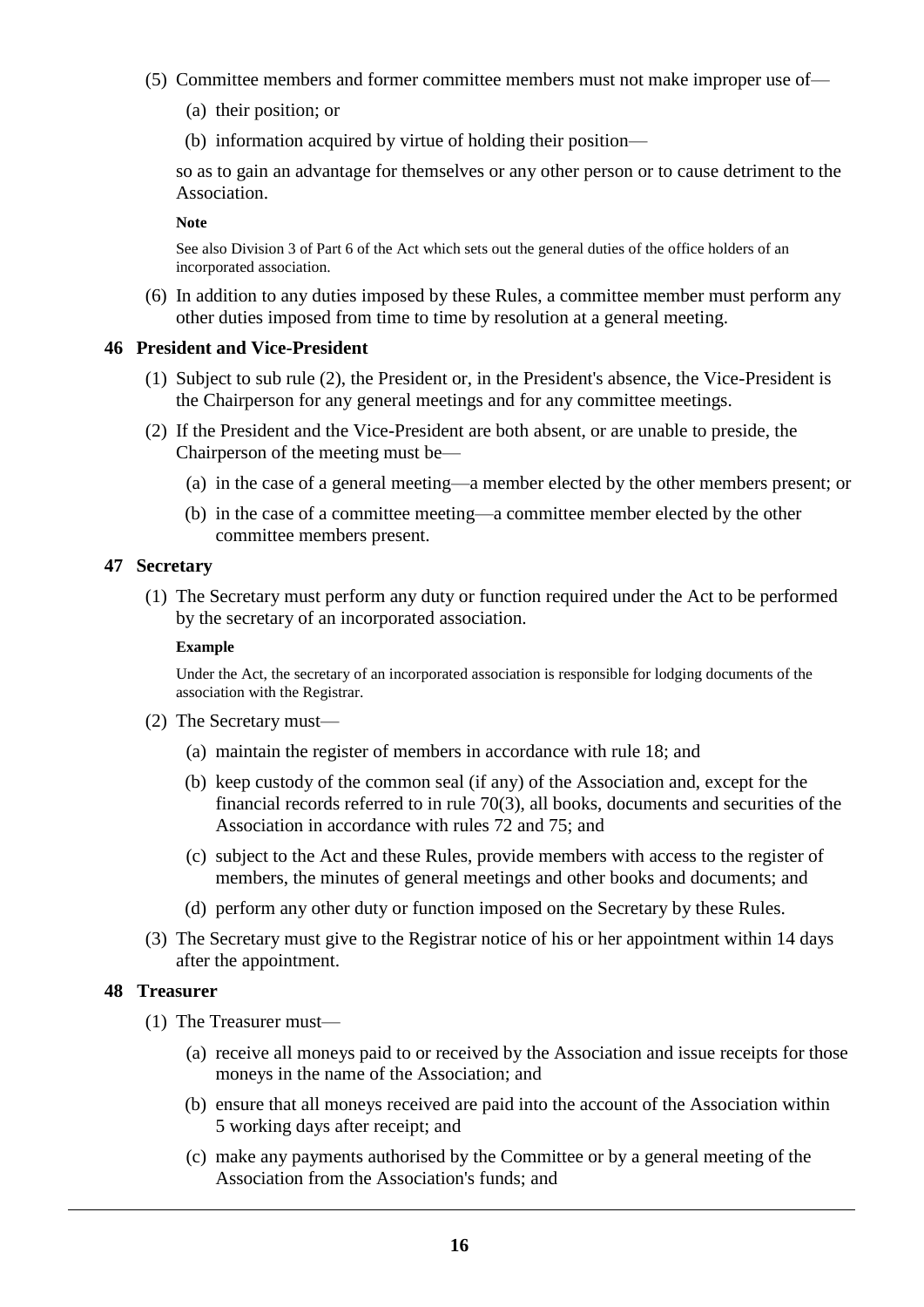- (d) ensure cheques are signed by at least 2 committee members.
- (2) The Treasurer must—
	- (a) ensure that the financial records of the Association are kept in accordance with the Act; and
	- (b) coordinate the preparation of the financial statements of the Association and their certification by the Committee prior to their submission to the annual general meeting of the Association.
- (3) The Treasurer must ensure that at least one other committee member has access to the accounts and financial records of the Association.

# **Division 3—Election of Committee members and tenure of office**

# **49 Who is eligible to be a Committee member**

A member is eligible to be elected or appointed as a committee member if the member—

- (a) is 18 years or over; and
- (b) is entitled to vote at a general meeting.

# **50 Positions to be declared vacant**

- (1) This rule applies to—
	- (a) the first annual general meeting of the Association after its incorporation; or
	- (b) any subsequent annual general meeting of the Association, after the annual report and financial statements of the Association have been received.
- (2) The Chairperson of the meeting must declare all positions on the Committee vacant and hold elections for those positions in accordance with rules 51 to 54.

# **51 Nominations**

- (1) Prior to the election of each position, the Chairperson of the meeting must call for nominations to fill that position.
- (2) An eligible member of the Association may—
	- (a) nominate himself or herself; or
- (3) A member who is nominated for a position and fails to be elected to that position may be nominated for any other position for which an election is yet to be held.

# **52 Election of Executive Committee**

- (1) At the annual general meeting, separate elections must be held for each of the following positions—
	- (a) President;
	- (b) Vice-President;
	- (c) Secretary;
	- (d) Treasurer.
- (2) a) A committee member may be re-elected unless the member has served as a member of the committee throughout the four years immediately preceding the Annual General Meeting.

 b) A member may not hold the same executive position for more than three consecutive years in that office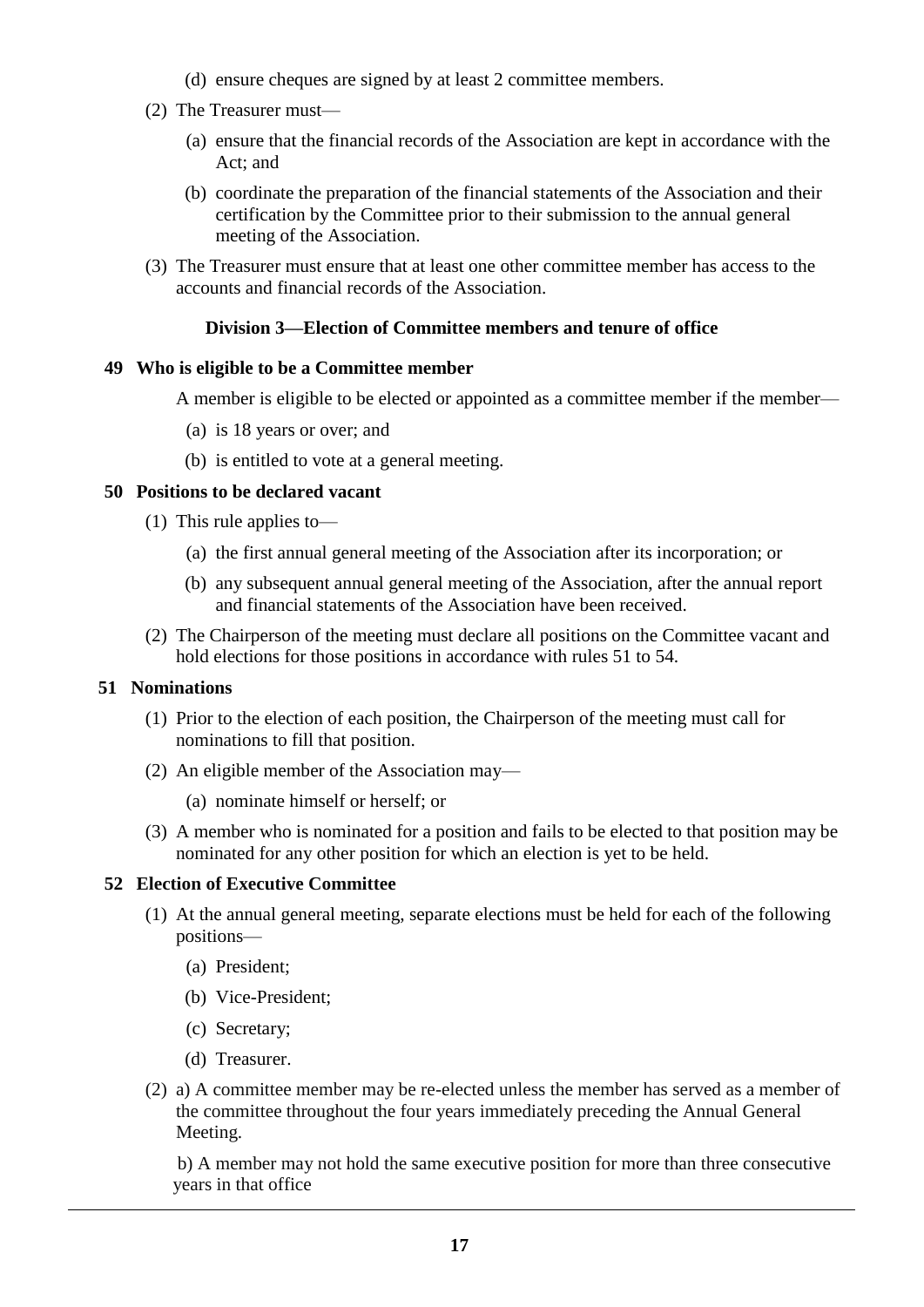c) If only one member is nominated for the position, the Chairperson of the meeting must declare the member elected to the position.

- (3) If more than one member is nominated, a ballot must be held in accordance with rule 54.
- (4) On his or her election, the new President may take over as Chairperson of the meeting.

# **53 Election of ordinary members**

- (1) The annual general meeting must by resolution decide the number of ordinary members of the Committee (if any) it wishes to hold office for the next year.
- (2) A single election may be held to fill all of those positions.
- (3) If the number of members nominated for the position of ordinary committee member is less than or equal to the number to be elected, the Chairperson of the meeting must declare each of those members to be elected to the position.
- (4) If the number of members nominated exceeds the number to be elected, a ballot must be held in accordance with rule 54.

# **54 Ballot**

- (1) If a ballot is required for the election for a position, the Chairperson of the meeting must appoint a member to act as returning officer to conduct the ballot.
- (2) The returning officer must not be a member nominated for the position.
- (3) Before the ballot is taken, each candidate may make a short speech in support of his or her election.
- (4) The election must be by secret ballot.
- (5) The returning officer must give a blank piece of paper to—
	- (a) each member present in person; and
	- (b) each proxy appointed by a member.

# **Example**

If a member has been appointed the proxy of 5 other members, the member must be given 6 ballot papers one for the member and one each for the other members.

- (6) If the ballot is for a single position, the voter must write on the ballot paper the name of the candidate for whom they wish to vote.
- (7) If the ballot is for more than one position—
	- (a) the voter must write on the ballot paper the name of each candidate for whom they wish to vote;
	- (b) the voter must not write the names of more candidates than the number to be elected.
- (8) Ballot papers that do not comply with sub rule (7)(b) are not to be counted.
- (9) Each ballot paper on which the name of a candidate has been written counts as one vote for that candidate.
- (10) The returning officer must declare elected the candidate or, in the case of an election for more than one position, the candidates who received the most votes.
- (11) If the returning officer is unable to declare the result of an election under sub rule (10) because 2 or more candidates received the same number of votes, the returning officer must—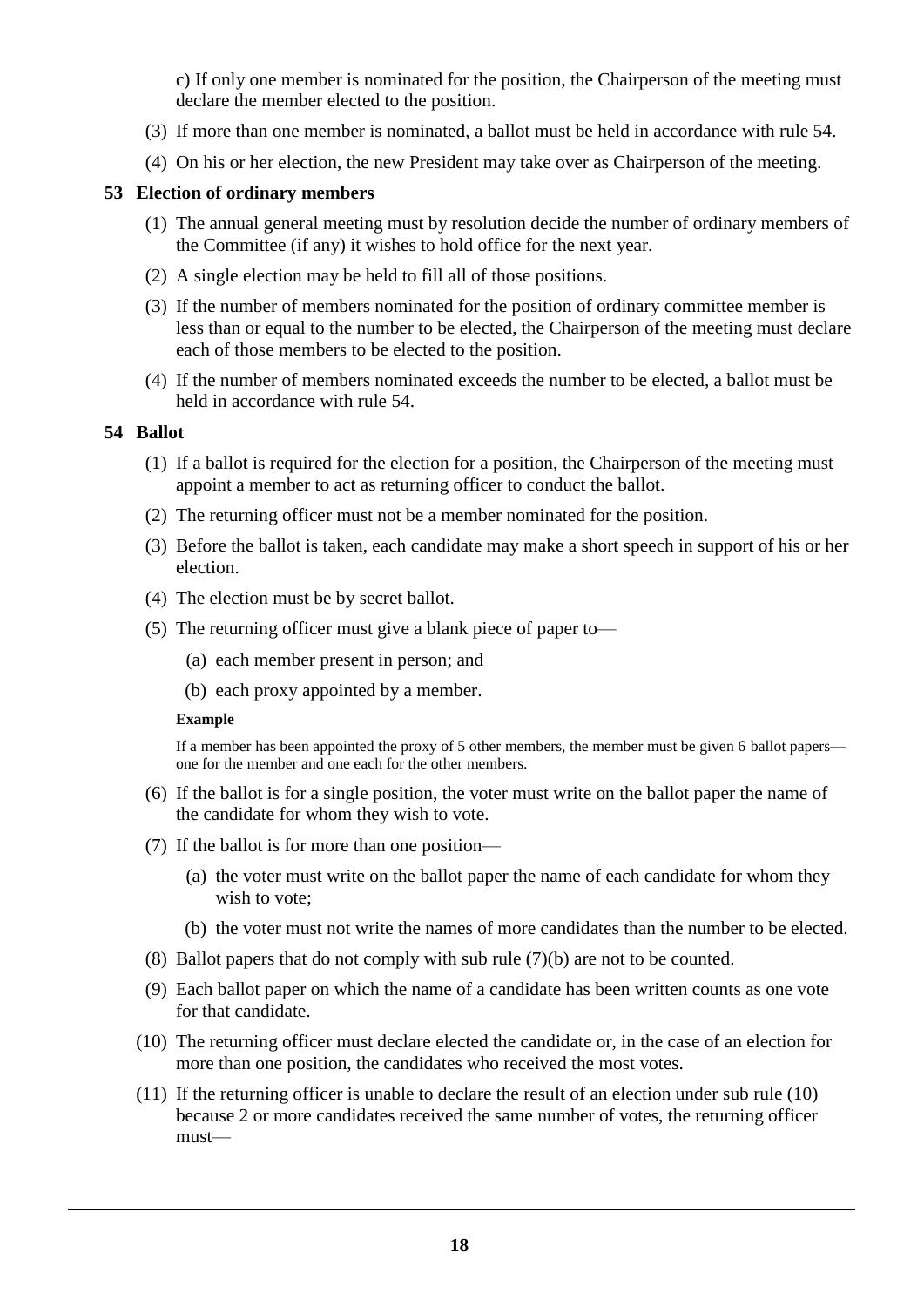- (a) conduct a further election for the position in accordance with sub rules (4) to (10) to decide which of those candidates is to be elected; or
- (b) with the agreement of those candidates, decide by lot which of them is to be elected.

#### **Examples**

The choice of candidate may be decided by the toss of a coin, drawing straws or drawing a name out of a hat.

# **55 Term of office**

- (1) Subject to sub rule (3) and rule 56, a committee member holds office until the positions of the Committee are declared vacant at the next annual general meeting.
- (2) (a) A committee member may be re-elected unless the member has served as a member of the committee throughout the four years immediately preceding the Annual General Meeting.

(b) A member may not hold the same executive position for more than three consecutive years in that office.

- (3) A general meeting of the Association may—
	- (a) by special resolution remove a committee member from office; and
	- (b) elect an eligible member of the Association to fill the vacant position in accordance with this Division.
- (4) A member who is the subject of a proposed special resolution under subrule (3)(a) may make representations in writing to the Secretary or President of the Association (not exceeding a reasonable length) and may request that the representations be provided to the members of the Association.
- (5) The Secretary or the President may give a copy of the representations to each member of the Association or, if they are not so given, the member may require that they be read out at the meeting at which the special resolution is to be proposed.

# **56 Vacation of office**

- (1) A committee member may resign from the Committee by written notice addressed to the Committee.
- (2) A person ceases to be a committee member if he or she—
	- (a) ceases to be a member of the Association; or
	- (b) fails to attend 3 consecutive committee meetings (other than special or urgent committee meetings) without leave of absence under rule 67; or
	- (c) otherwise ceases to be a committee member by operation of section 78 of the Act.

**Note**

A Committee member may not hold the office of secretary if they do not reside in Australia.

# **57 Filling casual vacancies**

- (1) The Committee may appoint an eligible member of the Association to fill a position on the Committee that—
	- (a) has become vacant under rule 56; or
	- (b) was not filled by election at the last annual general meeting.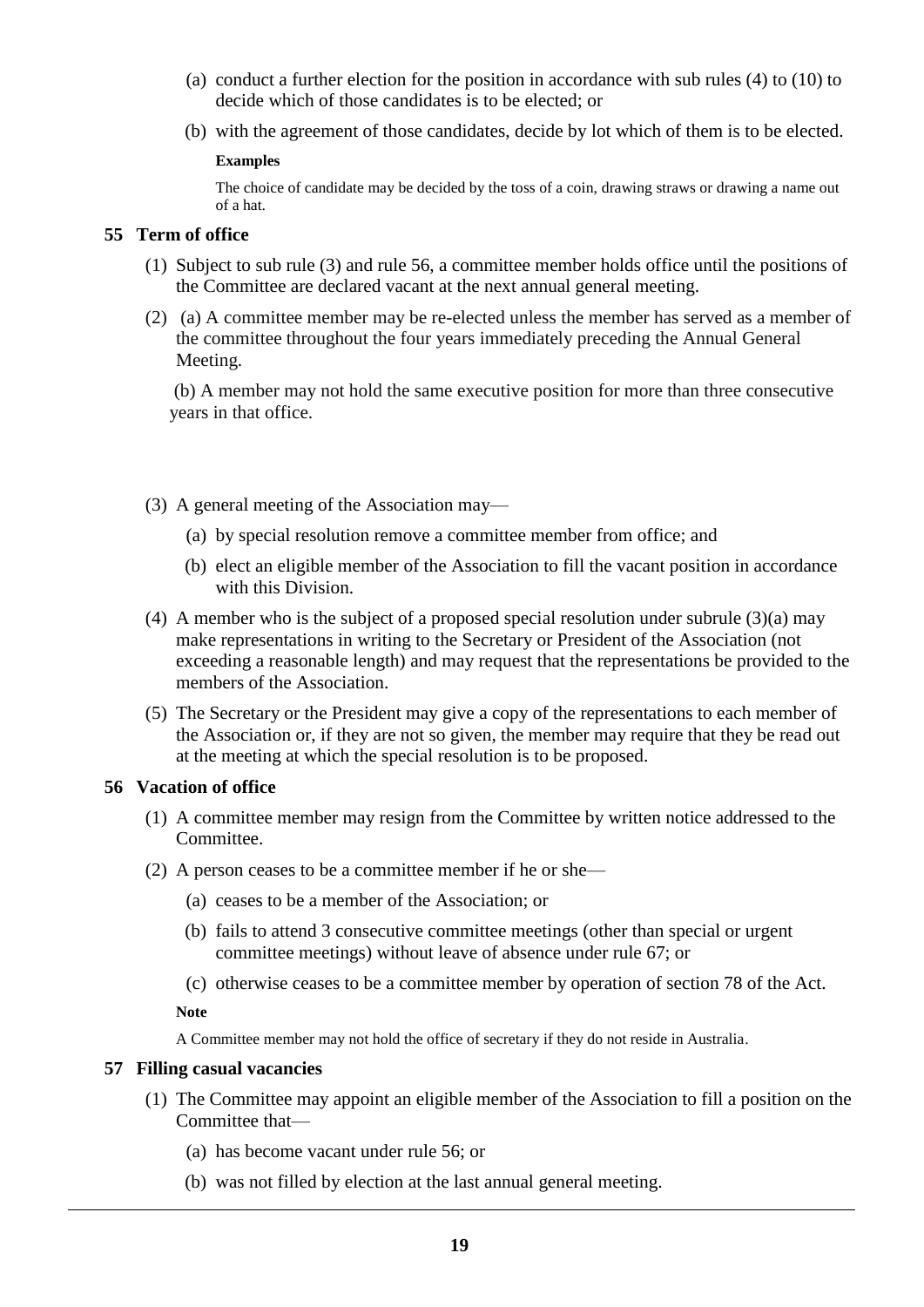- (2) If the position of Secretary becomes vacant, the Committee must appoint a member to the position within 14 days after the vacancy arises.
- (3) Rule 55 applies to any committee member appointed by the Committee under subrule (1) or  $(2)$ .
- (4) The Committee may continue to act despite any vacancy in its membership.

# **Division 4—Meetings of Committee**

# **58 Meetings of Committee**

- (1) The Committee must meet at least 4 times in each year at the dates, times and places determined by the Committee.
- (2) The date, time and place of the first committee meeting must be determined by the members of the Committee as soon as practicable after the annual general meeting of the Association at which the members of the Committee were elected.
- (3) Special committee meetings may be convened by the President or by any 4 members of the Committee.

# **59 Notice of meetings**

- (1) Notice of each committee meeting must be given to each committee member no later than 7 days before the date of the meeting.
- (2) Notice may be given of more than one committee meeting at the same time.
- (3) The notice must state the date, time and place of the meeting.
- (4) If a special committee meeting is convened, the notice must include the general nature of the business to be conducted.
- (5) The only business that may be conducted at the meeting is the business for which the meeting is convened.

# **60 Urgent meetings**

- (1) In cases of urgency, a meeting can be held without notice being given in accordance with rule 59 provided that as much notice as practicable is given to each committee member by the quickest means practicable.
- (2) Any resolution made at the meeting must be passed by an absolute majority of the Committee.
- (3) The only business that may be conducted at an urgent meeting is the business for which the meeting is convened.

# **61 Procedure and order of business**

- (1) The procedure to be followed at a meeting of a Committee must be determined from time to time by the Committee.
- (2) The order of business may be determined by the members present at the meeting.

# **62 Use of technology**

(1) A committee member who is not physically present at a committee meeting may participate in the meeting by the use of technology that allows that committee member and the committee members present at the meeting to clearly and simultaneously communicate with each other.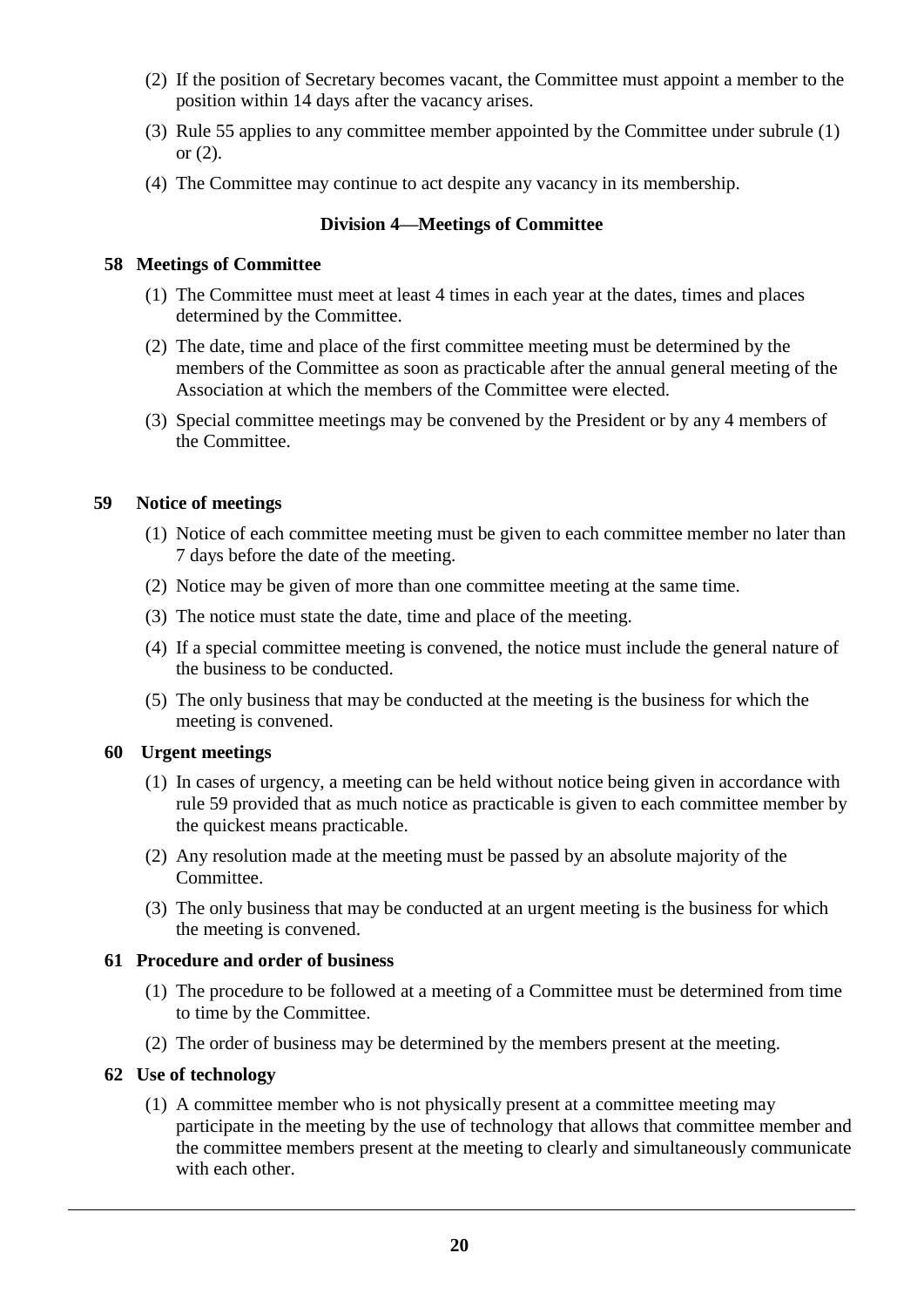(2) For the purposes of this Part, a committee member participating in a committee meeting as permitted under sub rule (1) is taken to be present at the meeting and, if the member votes at the meeting, is taken to have voted in person.

# **63 Quorum**

- (1) No business may be conducted at a Committee meeting unless a quorum is present.
- (2) The quorum for a committee meeting is the presence (in person or as allowed under rule 62) of a majority of the committee members holding office.
- (3) If a quorum is not present within 30 minutes after the notified commencement time of a committee meeting—
	- (a) in the case of a special meeting—the meeting lapses;
	- (b) in any other case—the meeting must be adjourned to a date no later than 14 days after the adjournment and notice of the time, date and place to which the meeting is adjourned must be given in accordance with rule 59.

# **64 Voting**

- (1) On any question arising at a committee meeting, each committee member present at the meeting has one vote.
- (2) A motion is carried if a majority of committee members present at the meeting vote in favour of the motion.
- (3) Sub rule (2) does not apply to any motion or question which is required by these Rules to be passed by an absolute majority of the Committee.
- (4) If votes are divided equally on a question, the Chairperson of the meeting has a second or casting vote.
- (5) Voting by proxy is not permitted.

# **65 Conflict of interest**

- (1) A committee member who has a material personal interest in a matter being considered at a committee meeting must disclose the nature and extent of that interest to the Committee.
- (2) The member—
	- (a) must not be present while the matter is being considered at the meeting; and
	- (b) must not vote on the matter.

#### **Note**

Under section 81(3) of the Act, if there are insufficient committee members to form a quorum because a member who has a material personal interest is disqualified from voting on a matter, a general meeting may be called to deal with the matter.

- (3) This rule does not apply to a material personal interest—
	- (a) that exists only because the member belongs to a class of persons for whose benefit the Association is established; or
	- (b) that the member has in common with all, or a substantial proportion of, the members of the Association.

# **66 Minutes of meeting**

- (1) The Committee must ensure that minutes are taken and kept of each committee meeting.
- (2) The minutes must record the following—
	- (a) the names of the members in attendance at the meeting;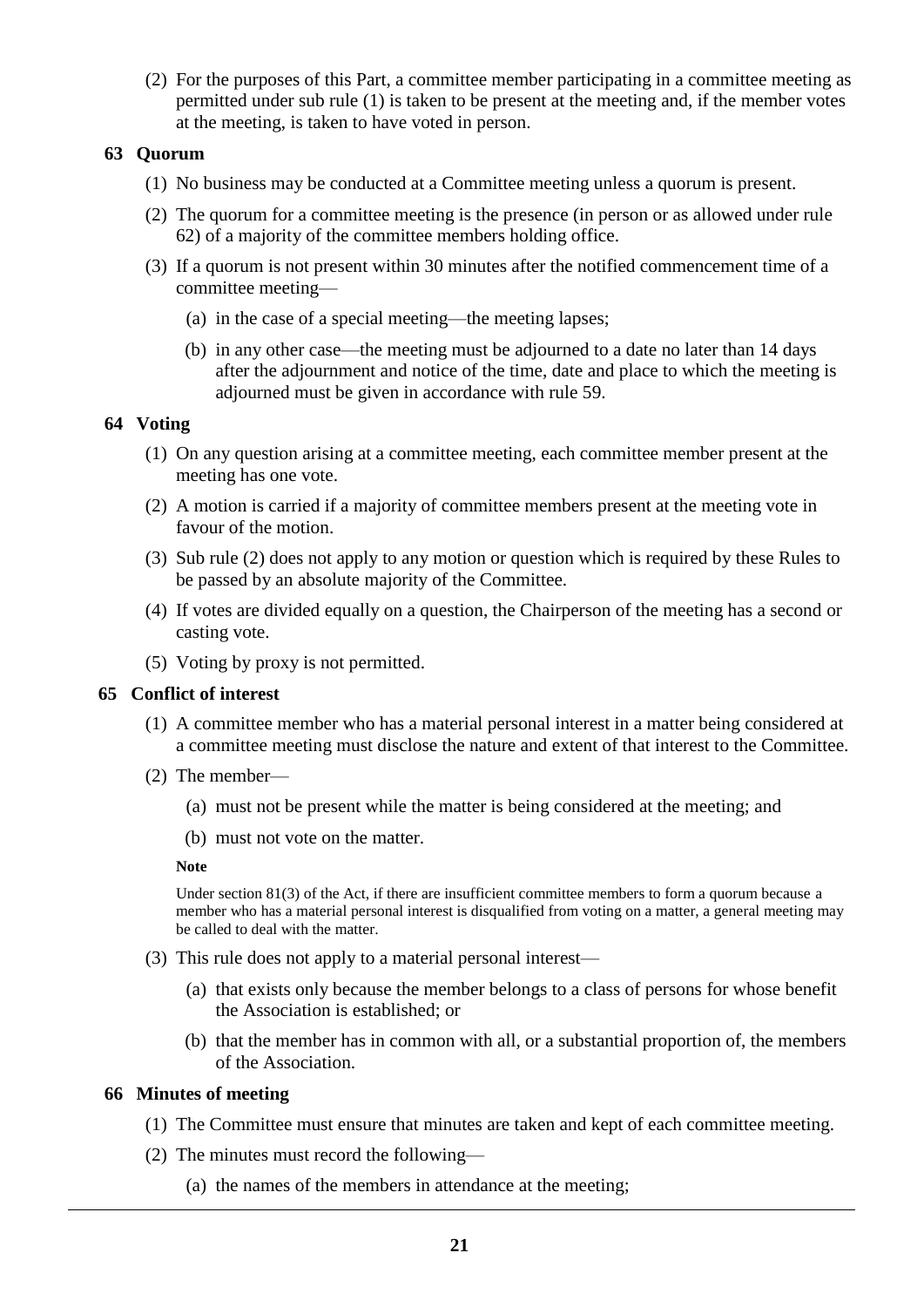- (b) the business considered at the meeting;
- (c) any resolution on which a vote is taken and the result of the vote;
- (d) any material personal interest disclosed under rule 65.

# **67 Leave of absence**

- (1) The Committee may grant a committee member leave of absence from committee meetings for a period not exceeding 3 months.
- (2) The Committee must not grant leave of absence retrospectively unless it is satisfied that it was not feasible for the committee member to seek the leave in advance.

# **PART 6—FINANCIAL MATTERS**

# **68 Source of funds**

The funds of the Association may be derived from joining fees, annual subscriptions, donations, fund-raising activities, grants, interest and any other sources approved by the Committee.

# **69 Management of funds**

- (1) The Association must open an account with a financial institution from which all expenditure of the Association is made and into which all of the Association's revenue is deposited.
- (2) Subject to any restrictions imposed by a general meeting of the Association, the Committee may approve expenditure on behalf of the Association.
- (3) The Committee may authorise the Treasurer to expend funds on behalf of the Association (including by electronic funds transfer) up to a specified limit without requiring approval from the Committee for each item on which the funds are expended.
- (4) All cheques, drafts, bills of exchange, promissory notes and other negotiable instruments must be signed by 2 committee members.
- (5) All funds of the Association must be deposited into the financial account of the Association no later than 5 working days after receipt.
- (6) With the approval of the Committee, the Treasurer may maintain a cash float provided that all money paid from or paid into the float is accurately recorded at the time of the transaction.

# **70 Financial records**

- (1) The Association must keep financial records that—
	- (a) correctly record and explain its transactions, financial position and performance; and
	- (b) enable financial statements to be prepared as required by the Act.
- (2) The Association must retain the financial records for 7 years after the transactions covered by the records are completed.
- (3) The Treasurer must keep in his or her custody, or under his or her control—
	- (a) the financial records for the current financial year; and
	- (b) any other financial records as authorised by the Committee.
- **71 Financial statements**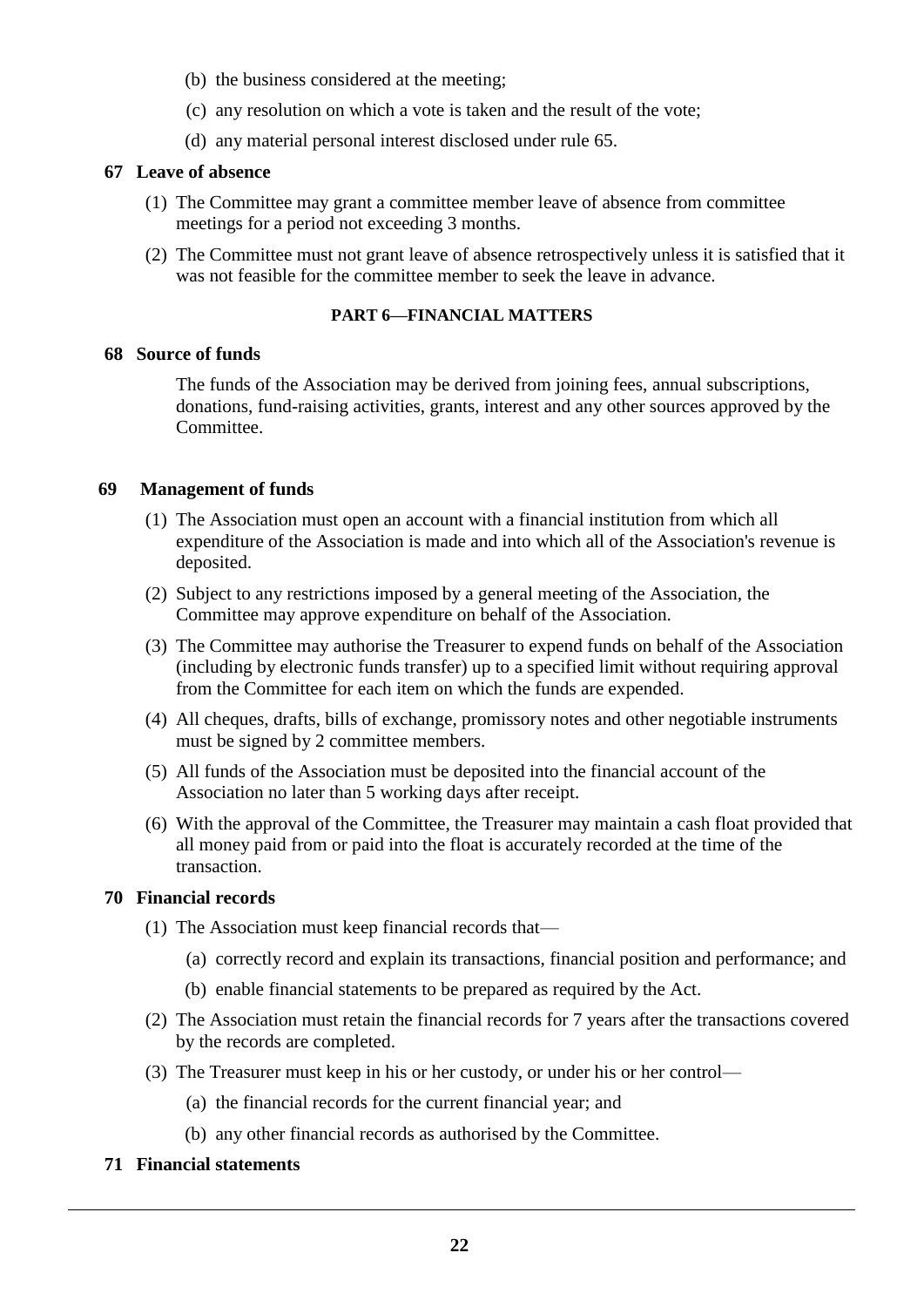- (1) For each financial year, the Committee must ensure that the requirements under the Act relating to the financial statements of the Association are met.
- (2) Without limiting sub rule (1), those requirements include—
	- (a) the preparation of the financial statements;
	- (b) if required, the review or auditing of the financial statements;
	- (c) the certification of the financial statements by the Committee;
	- (d) the submission of the financial statements to the annual general meeting of the Association;
	- (e) the lodgement with the Registrar of the financial statements and accompanying reports, certificates, statements and fee.

# **PART 7—GENERAL MATTERS**

# **72 Common seal**

- (1) The Association may have a common seal.
- (2) If the Association has a common seal—
	- (a) the name of the Association must appear in legible characters on the common seal;
	- (b) a document may only be sealed with the common seal by the authority of the Committee and the sealing must be witnessed by the signatures of two committee members;
	- (c) the common seal must be kept in the custody of the Secretary.

# **73 Registered address**

The registered address of the Association is—

- (a) the address determined from time to time by resolution of the Committee; or
- (b) if the Committee has not determined an address to be the registered address the postal address of the Secretary.

# **74 Notice requirements**

- (1) Any notice required to be given to a member or a committee member under these Rules may be given—
	- (a) by handing the notice to the member personally; or
	- (b) by sending it by post to the member at the address recorded for the member on the register of members; or
	- (c) by email or facsimile transmission.
- (2) Subrule (1) does not apply to notice given under rule 60.
- (3) Any notice required to be given to the Association or the Committee may be given—
	- (a) by handing the notice to a member of the Committee; or
	- (b) by sending the notice by post to the registered address; or
	- (c) by leaving the notice at the registered address; or
	- (d) if the Committee determines that it is appropriate in the circumstances—
		- (i) by email to the email address of the Association or the Secretary; or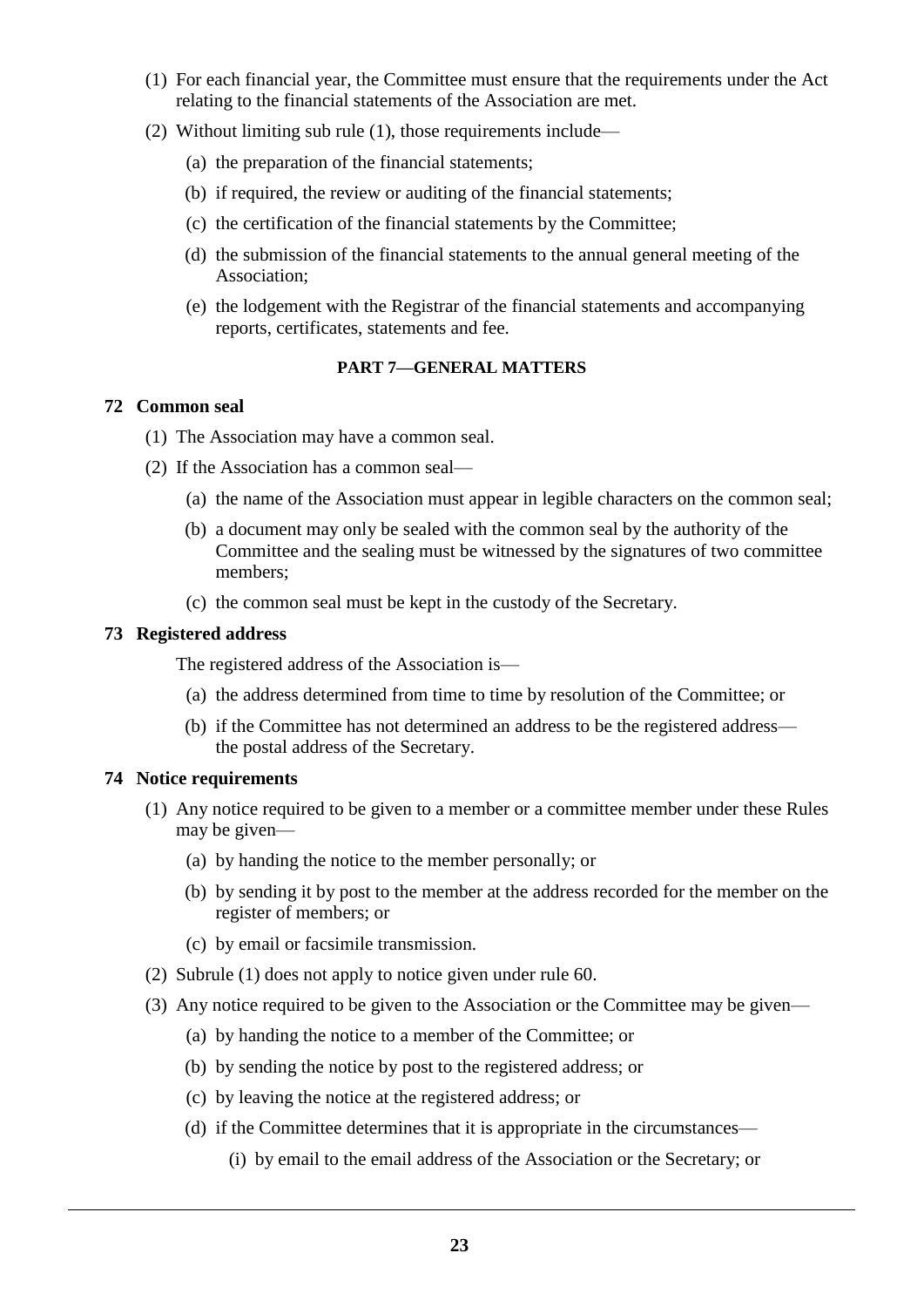(ii) by facsimile transmission to the facsimile number of the Association.

# **75 Custody and inspection of books and records**

- (1) Members may on request inspect free of charge—
	- (a) the register of members;
	- (b) the minutes of general meetings;
	- (c) subject to sub rule (2), the financial records, books, securities and any other relevant document of the Association, including minutes of Committee meetings.

#### **Note**

See note following rule 18 for details of access to the register of members.

- (2) The Committee may refuse to permit a member to inspect records of the Association that relate to confidential, personal, employment, commercial or legal matters or where to do so may be prejudicial to the interests of the Association.
- (3) The Committee must on request make copies of these rules available to members and applicants for membership free of charge.
- (4) Subject to sub rule (2), a member may make a copy of any of the other records of the Association referred to in this rule and the Association may charge a reasonable fee for provision of a copy of such a record.
- (5) For purposes of this rule
	- *relevant documents* mean the records and other documents, however compiled, recorded or stored, that relate to the incorporation and management of the Association and includes the following—
		- (a) its membership records;
		- (b) its financial statements;
		- (c) its financial records;
		- (d) records and documents relating to transactions, dealings, business or property of the Association.

# **76 Winding up and cancellation**

- (1) The Association may be wound up voluntarily by special resolution.
- (2) In the event of the winding up or the cancellation of the incorporation of the Association, the surplus assets of the Association must not be distributed to any members or former members of the Association.
- (3) Subject to the Act and any court order made under section 133 of the Act, the surplus assets must be given to a body that has similar purposes to the Association and which is not carried on for the profit or gain of its individual members.
- (4) The body to which the surplus assets are to be given must be decided by special resolution.

# **77 Alteration of Rules**

These Rules may only be altered by special resolution of a general meeting of the Association.

**Note**